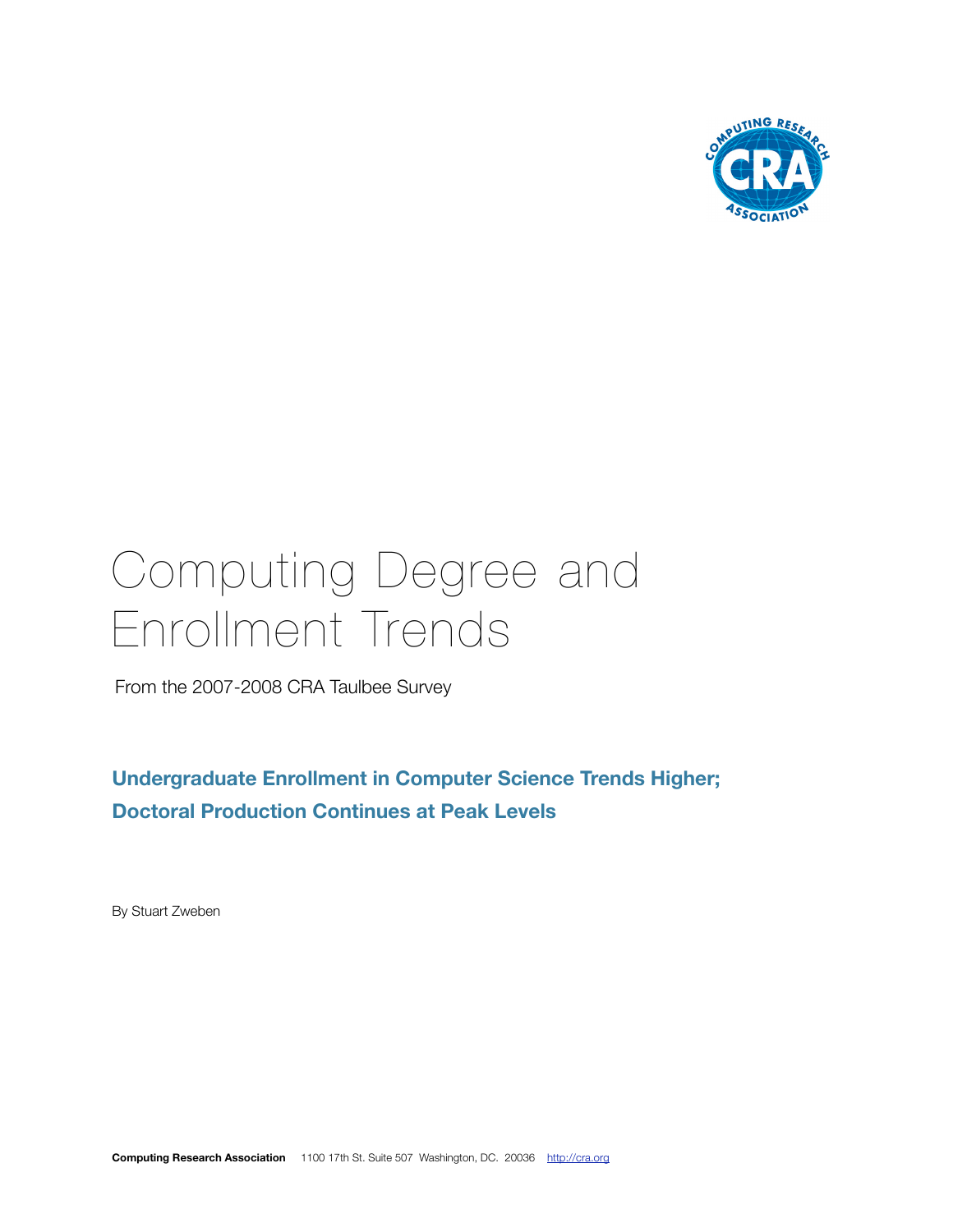

# Executive Summary

# **Summary of Results**

- Total enrollment per department by majors and pre-majors in U.S. computer science programs is up 6.2 percent over last year. If only majors are considered, the increase is 8.1 percent. This is the first increase in total enrollment in computer science programs in six years.
- The average number of new undergraduate students per department in U.S. computer science programs is up 1.7 percent over last year. If only majors are considered, the increase is 9.5 percent.
- Bachelor's degree production in computer science was down 10 percent this year, compared to a nearly 20 percent decline last year.
- Diversity in computer science undergraduate programs remains poor. The fraction of Bachelor's degrees awarded to women held steady at 11.8 percent this year. As was the case last year, nearly two-thirds of those receiving bachelor's degrees were White, non-Hispanics.
- Total Ph.D. production among the responding departments grew to 1,877 for the period between July 2007 and June 2008. This represents a 5.7 percent increase over last year.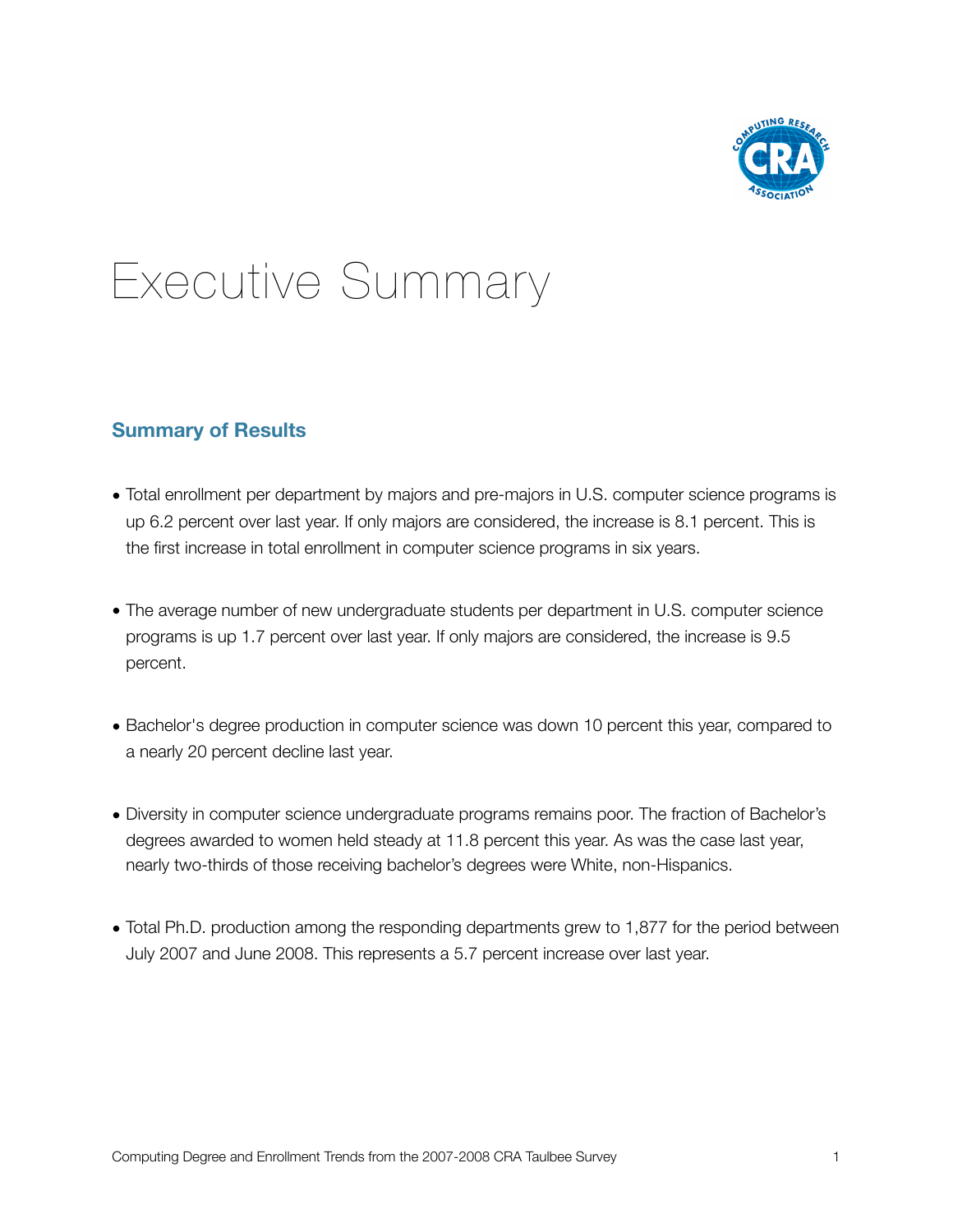

# **Introduction**

The *CRA Taulbee Survey*[1](#page-2-0) is conducted annually by the Computing Research Association to document trends in student enrollment, degree production, employment of graduates, and faculty salaries in Ph.D.-granting departments of computer science (CS) and computer engineering (CE) and information (I)<sup>[2](#page-2-1)</sup> in the United States and Canada. This article and the accompanying figures and tables present the enrollment and degree production results from the 38th annual *CRA Taulbee Survey*. The full report, which also includes information about faculty size, demographics and salaries, graduate student support, and research expenditures, will be available in May 2009 at [www.cra.org.](http://www.cra.org)

Information for the survey is gathered from CRA's member institutions during the Fall of each year. Responses received by January 5, 2009 are included in this years' analysis. The period covered by the data varies from table to table. Degree production and enrollment (Ph.D., Master's, and Bachelor's) refer to the previous academic year (2007-2008). Data for new students in all categories refer to the current academic year (2008-2009).

For this report, we surveyed a total of 264 Ph.D.-granting departments. Included in this count are 19 I-school departments, which were surveyed for the first time. Of the 264 departments surveyed, 192 departments returned their survey forms, for a response rate of 73 percent. This is down from last year's 79 percent, but is still quite comprehensive (see Table 1) and is negatively influenced by the 47 percent response rate from the new I departments and the typical low response rate (38 percent) from CE programs. We had a good response rate from U.S. CS departments (151 of 183, or 83 percent), and a reasonable response rate (20 of 30, or 67 percent) from Canadian departments, although the response rate in both U.S. CS and Canadian departments was lower this year than last year.

<span id="page-2-0"></span><sup>1</sup> The title of the survey honors the late Orrin E. Taulbee of the University of Pittsburgh, who conducted these surveys for the Computer Science Board until 1984, with retrospective annual data going back to 1970.

<span id="page-2-1"></span><sup>&</sup>lt;sup>2</sup> Information (I) programs included here are Information Science, Information Systems, Information Technology, Informatics, and related disciplines with a strong computing component. In fall 2008, the first year these programs were surveyed as part of Taulbee, surveys were sent to CRA members, the CRA IT Deans group members, and participants in the iSchools Caucus ( [www.ischools.org](http://www.ischools.org) ) who met the criteria of granting Ph.D.s and being located in North America.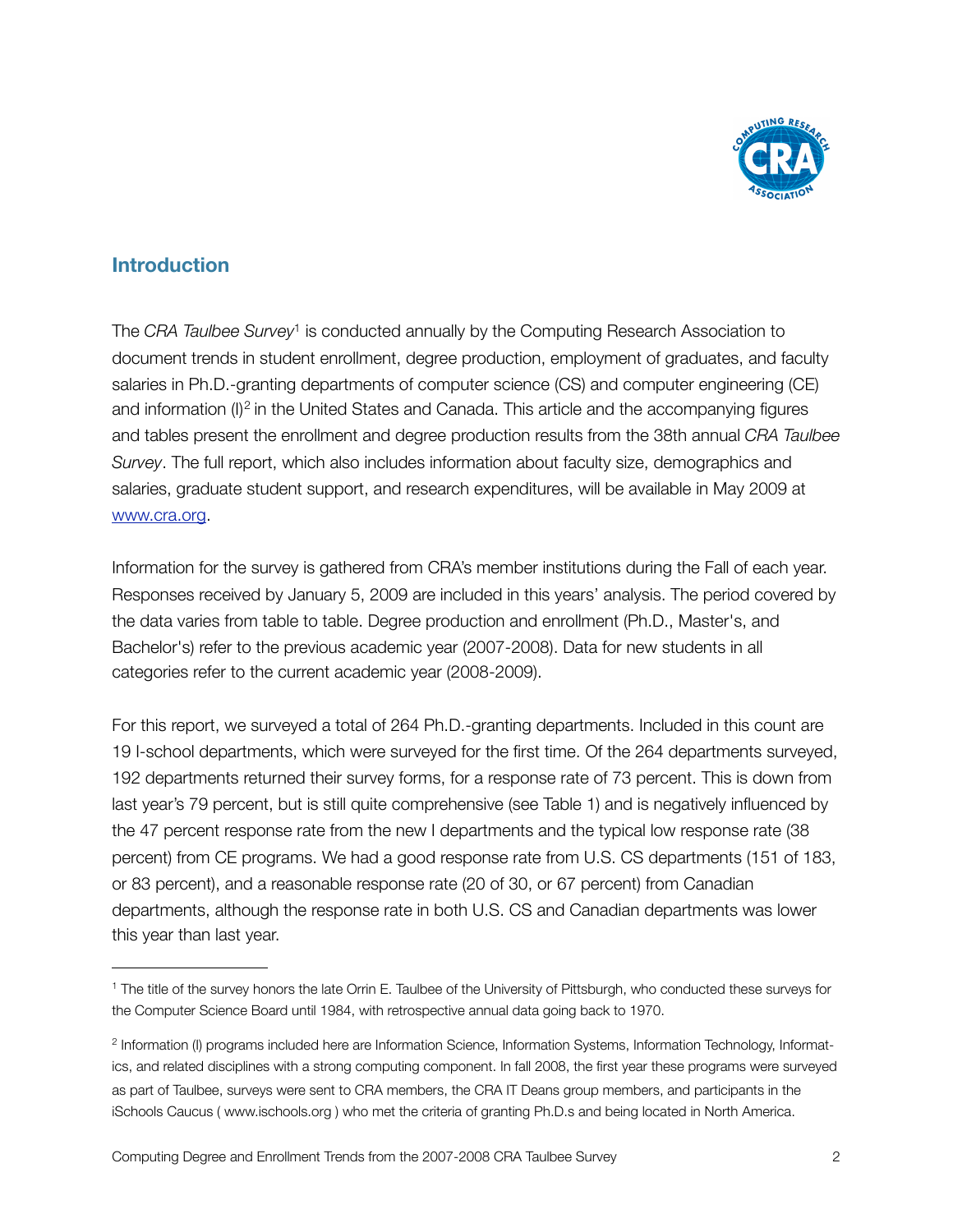

The survey form itself is modified slightly each year to ensure a high rate of return (e.g., by simplifying and clarifying), while continuing to capture the data necessary to understand trends in the discipline and also reflect changing concerns of the computing research community. In addition to including I departments, this year's survey modified the specialty areas within the Ph.D. (see Table 9 and the accompanying discussion). The ethnicity categories also were modified to conform to those used by the National Center for Educational Statistics.

Departments that responded to the survey were sent preliminary results about faculty salaries in December 2008; these results included additional distributional information not contained in this report. The CRA Board views this as a benefit of participating in the survey. We thank all respondents who completed this year's questionnaire. Departments that participated are listed at the end of this article.

|      | Table 1. Number of Respondents to the Taulbee Survey |                     |                 |                     |               |  |  |  |  |  |  |  |  |
|------|------------------------------------------------------|---------------------|-----------------|---------------------|---------------|--|--|--|--|--|--|--|--|
| Year | <b>US CS Depts.</b>                                  | <b>US CE Depts.</b> | <b>Canadian</b> | <b>US I-Schools</b> | <b>Total</b>  |  |  |  |  |  |  |  |  |
| 1995 | 110/133 (83%)                                        | 9/13(69%)           | 11/16 (69%)     |                     | 130/162 (80%) |  |  |  |  |  |  |  |  |
| 1996 | 98/131 (75%)                                         | 8/13 (62%)          | 9/16(56%)       |                     | 115/160 (72%) |  |  |  |  |  |  |  |  |
| 1997 | 111/133 (83%)                                        | 6/13(46%)           | 13/17 (76%)     |                     | 130/163 (80%) |  |  |  |  |  |  |  |  |
| 1998 | 122/145 (84%)                                        | 7/19 (37%)          | 12/18 (67%)     |                     | 141/182 (77%) |  |  |  |  |  |  |  |  |
| 1999 | 132/156 (85%)                                        | 5/24(21%)           | 19/23 (83%)     |                     | 156/203 (77%) |  |  |  |  |  |  |  |  |
| 2000 | 148/163 (91%)                                        | 6/28 (21%)          | 19/23 (83%)     |                     | 173/214 (81%) |  |  |  |  |  |  |  |  |
| 2001 | 142/164 (87%)                                        | 8/28 (29%)          | 23/23 (100%)    |                     | 173/215 (80%) |  |  |  |  |  |  |  |  |
| 2002 | 150/170 (88%)                                        | 10/28 (36%)         | 22/27 (82%)     |                     | 182/225 (80%) |  |  |  |  |  |  |  |  |
| 2003 | 148/170 (87%)                                        | 6/28(21%)           | 19/27 (70%)     |                     | 173/225 (77%) |  |  |  |  |  |  |  |  |
| 2004 | 158/172 (92%)                                        | 10/30 (33%)         | 21/27 (78%)     |                     | 189/229 (83%) |  |  |  |  |  |  |  |  |
| 2005 | 156/174 (90%)                                        | 10/31 (32%)         | 22/27 (81%)     |                     | 188/232 (81%) |  |  |  |  |  |  |  |  |
| 2006 | 156/175 (89%)                                        | 12/33 (36%)         | 20/28 (71%)     |                     | 188/235 (80%) |  |  |  |  |  |  |  |  |
| 2007 | 155/176 (88%)                                        | 10/30 (33%)         | 21/28 (75%)     |                     | 186/234 (79%) |  |  |  |  |  |  |  |  |
| 2008 | 151/183 (83%)                                        | 12/32 (38%)         | 20/30 (67%)     | 9/19 (47%)          | 192/264 (73%) |  |  |  |  |  |  |  |  |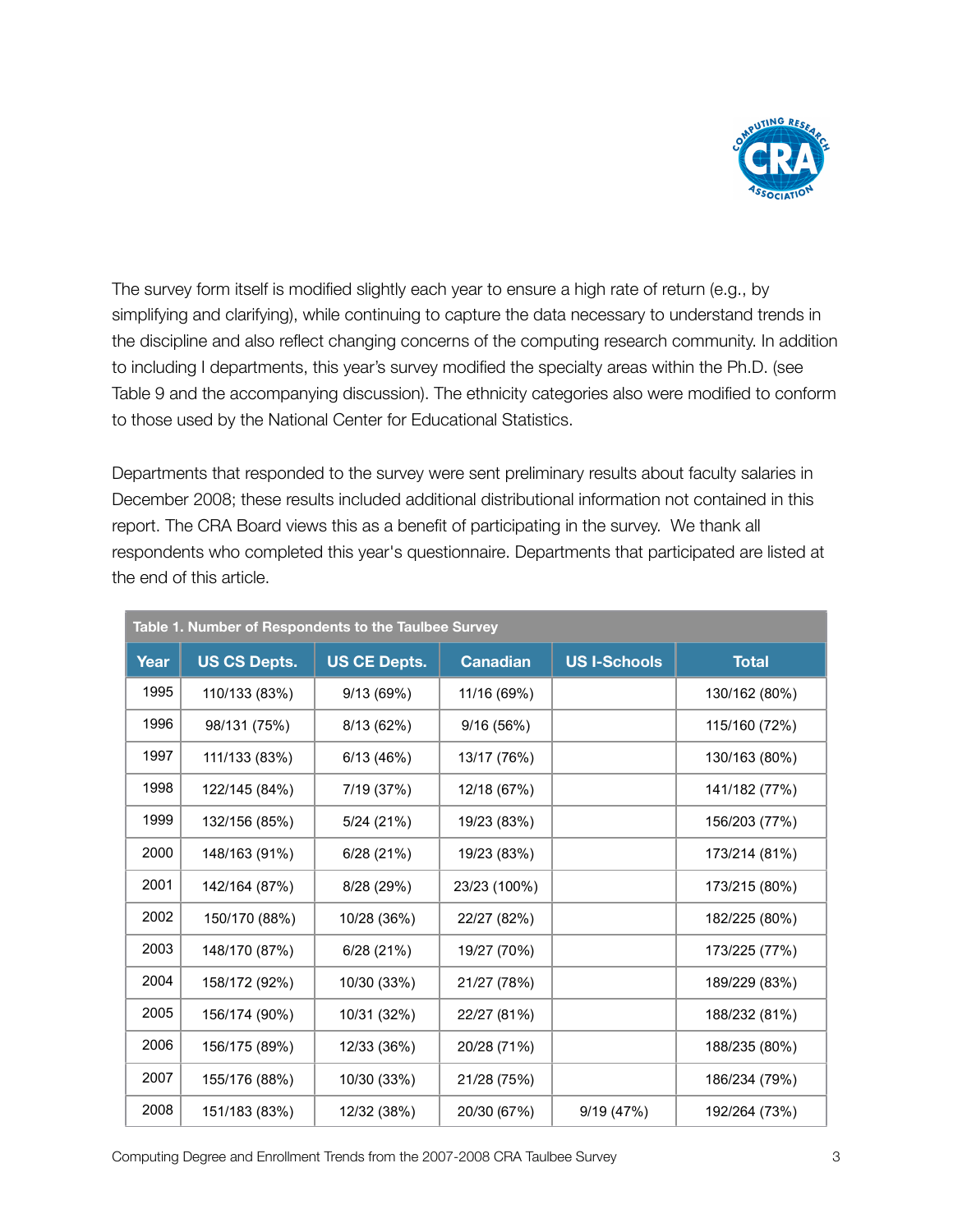

#### **Bachelor's Degree Production and Enrollments**

Bachelor's degree production (Figure 1) in CS was down 10 percent this year, compared to a nearly 20 percent decline last year. The slowing of the decline in degree production is consistent



with an increase in overall enrollment in U.S. CS programs. The average number of new students per department in U.S. CS programs is up 1.7 percent over last year, and if only majors are considered, the increase is 9.5 percent (however, the latter number is influenced by departments who no longer use premajors and hence all of their new students now are counted as majors). During the last three years, the cumulative increase in average number

of new students per department is 9.4 percent, and is 15.8 percent if only majors are considered. Furthermore, some of the CS departments who now are able to report I majors reported these majors among their CS majors in previous years. So the number of CS majors this year actually grew even more than is represented in the tabulated data. It definitely appears that U.S. CS departments are replenishing the

freshman and sophomore ranks with larger groups than they are graduating as seniors. Total enrollment per department by majors and pre-majors in U.S. CS programs is up 6.2 percent over last year, and if only majors are considered, the increase is 8.1 percent. This is the first increase in total enrollment in CS programs in six years. We should see this reflected in bachelor's degree production soon.

New CS student data is similar in Canadian





Computing Degree and Enrollment Trends from the 2007-2008 CRA Taulbee Survey 4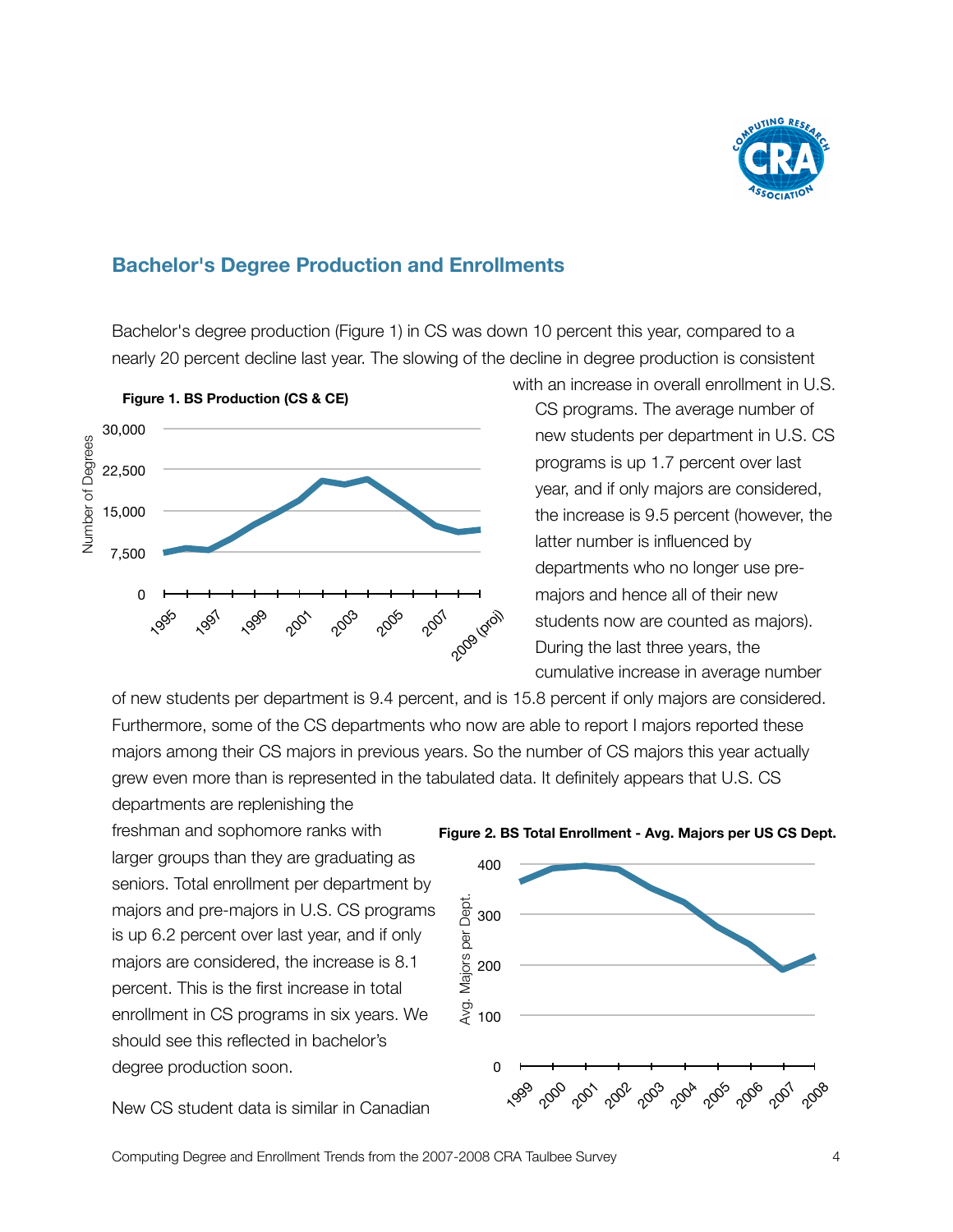

schools, though total Canadian CS enrollment is lower for both majors and pre-majors this year. As mentioned at the beginning of this report, the Canadian data is much more sensitive to the particular departments that responded to the survey, although this also could just be a reflection that Canadian departments are a year or so behind U.S. CS departments in realizing the turnaround.

Diversity in our undergraduate programs remains poor. The fraction of Bachelor's degrees awarded to women held steady at a paltry 11.8 percent this year (Table 2). As was the case last year, nearly two-thirds of those receiving bachelor's degrees were White, non-Hispanics (Table 3).

| Table 2. Gender of Bachelor's Recipients |                        |                |              |                |              |                |                 |                |  |  |  |  |  |
|------------------------------------------|------------------------|----------------|--------------|----------------|--------------|----------------|-----------------|----------------|--|--|--|--|--|
|                                          | $\mathbf{c}\mathbf{s}$ |                | <b>CE</b>    |                |              |                | <b>Total</b>    |                |  |  |  |  |  |
| Male<br>Female                           | 7,939<br>1,061         | 88.2%<br>11.8% | 1,839<br>221 | 89.3%<br>10.7% | 1,263<br>201 | 86.3%<br>13.7% | 11.041<br>1,483 | 88.2%<br>11.8% |  |  |  |  |  |
| <b>Total with Gender</b><br><b>Data</b>  | 9,000                  |                | 2,060        |                | 1,464        |                | 12,524          |                |  |  |  |  |  |
| Unknown                                  | 217                    |                | 62           |                | 12           |                | 291             |                |  |  |  |  |  |
| Total                                    | 9,217                  |                | 2,122        |                | 1,476        |                | 12,815          |                |  |  |  |  |  |

| Table 3. Ethnicity of Bachelor's Recipients |       |                        |           |         |       |         |              |       |
|---------------------------------------------|-------|------------------------|-----------|---------|-------|---------|--------------|-------|
|                                             |       | $\mathbf{c}\mathbf{s}$ | <b>CE</b> |         |       |         | <b>Total</b> |       |
| Nonresident Alien                           | 423   | 6.2%                   | 154       | 8.3%    | 60    | 4.2%    | 637          | 6.3%  |
| American Indian or Alaska Native            | 56    | 0.8%                   | 7         | $0.4\%$ | 6     | $0.4\%$ | 69           | 0.7%  |
| Asian                                       | 998   | 14.7%                  | 368       | 19.8%   | 205   | 14.3%   | 1,571        | 15.5% |
| Black or African-American                   | 273   | 4.0%                   | 100       | $5.4\%$ | 118   | 8.2%    | 491          | 4.9%  |
| Native Hawaiian or Pacific Is-              |       |                        |           |         |       |         |              |       |
| llander                                     | 54    | 0.8%                   | 10        | 0.5%    |       | 0.1%    | 65           | 0.6%  |
| <b>White</b>                                | 4,483 | 65.8%                  | 1,073     | 57.6%   | 922   | 64.4%   | 6,478        | 64.1% |
| Multiracial, not Hispanic                   | 108   | 1.6%                   | 0         | 0.0%    | 2     | 0.1%    | 110          | 1.1%  |
| Resident Hispanic, any race                 | 414   | 6.1%                   | 151       | 8.1%    | 117   | 8.2%    | 682          | 6.8%  |
| <b>Total with Ethnicity Data</b>            | 6,809 |                        | 1,863     |         | 1,431 |         | 10,103       |       |
| Resident, race/ethnicity unknown            | 1,125 |                        | 125       |         | 30    |         | 1,280        |       |
| Residency unknown                           | 1,283 |                        | 134       |         | 15    |         | 1,432        |       |
| Total                                       | 9,217 |                        | 2,122     |         | 1,476 |         | 12,815       |       |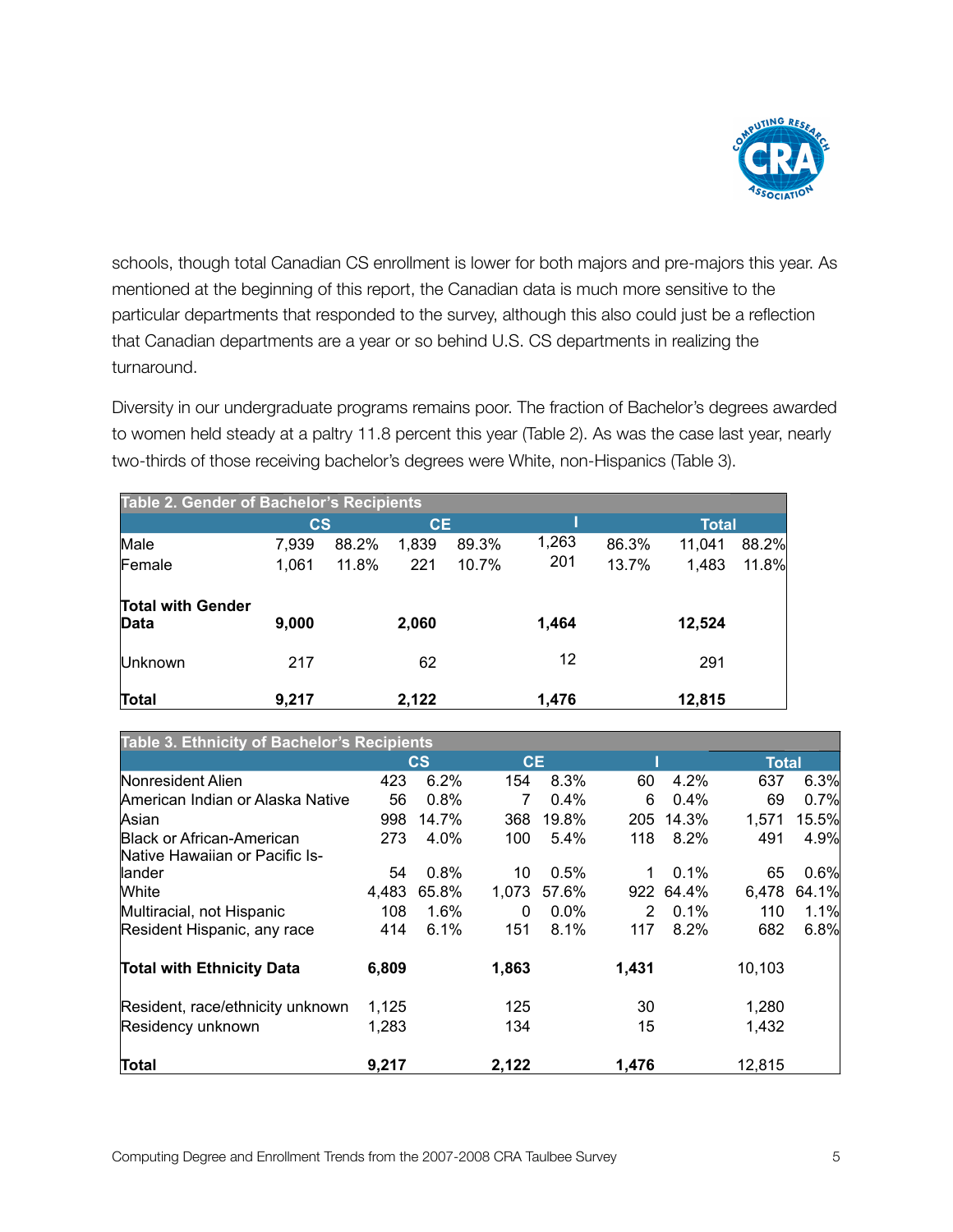

#### **Master's Degree Production and Enrollments**

Master's degree production in CS and CE was negligibly different from last year, although there was a slight decline in CS and an increase in CE. The large number of master's degrees in I departments and I degrees from CS departments added considerably to the total count of degrees awarded from the departments responding to this year's survey. This year, the master's degree production numbers are displayed by department type and rank (Table 4). Curiously, the prediction of the number of CS Master's degrees to be awarded in 2008-09 is higher than it was last year, while the enrollment in CS master's programs is slightly lower. However, last year the departments did a poor job predicting the number of CS master's degree recipients (5,883 predicted last year, and 7,383 awarded). So the increased prediction of 6,394 this year (Table 5) appears to be justified.

| Table 4. Master's Degree Recipients by Department Type and Rank |                        |         |           |       |       |         |              |       |  |  |  |  |  |
|-----------------------------------------------------------------|------------------------|---------|-----------|-------|-------|---------|--------------|-------|--|--|--|--|--|
| <b>Department, Rank</b>                                         | $\mathbf{c}\mathbf{s}$ |         | <b>CE</b> |       |       |         | <b>Total</b> |       |  |  |  |  |  |
| <b>US CS 1-12</b>                                               | 735                    | 10.0%   | 45        | 5.5%  | 0     | 0.0%    | 780          | 7.8%  |  |  |  |  |  |
| <b>IUS CS 13-24</b>                                             | 1,181                  | 16.0%   | 0         | 0.0%  | 0     | $0.0\%$ | 1,181        | 11.8% |  |  |  |  |  |
| US CS 25-36                                                     | 460                    | 6.2%    | 1         | 0.1%  | 56    | 3.1%    | 517          | 5.2%  |  |  |  |  |  |
| US CS Other                                                     | 4,343                  | 58.8%   | 548       | 67.3% | 684   | 38.0%   | 5,575        | 55.8% |  |  |  |  |  |
| <b>Total US CS</b>                                              | 6,719                  | 91.0%   | 594       | 73.0% | 740   | 41.1%   | 8,053        | 80.5% |  |  |  |  |  |
| US CE                                                           | $\Omega$               | 0.0%    | 149       | 18.3% | 9     | 0.5%    | 158          | 1.6%  |  |  |  |  |  |
| US Information                                                  | 0                      | $0.0\%$ | 3         | 0.4%  | 1,052 | 58.4%   | 1,055        | 10.6% |  |  |  |  |  |
| lCanadian                                                       | 664                    | 9.0%    | 68        | 8.4%  | 0     | 0.0%    | 732          | 7.3%  |  |  |  |  |  |
| Total                                                           | 7,383                  |         | 814       |       | 1,801 |         | 9,998        |       |  |  |  |  |  |

The fraction of CS Master's degrees awarded to women was down slightly compared to last year's survey. In 2007-08, 21.2 percent of the degrees went to women, while the previous year 22.7 percent went to women. The CE numbers were within one-half of one percent of the previous year's data. Note that I departments awarded 49 percent of their master's degrees to women (Table 6). The ethnicity of I department master's graduates also is more diverse than in CS or CE departments (Table 7). In CS and CE departments, there is a slight increase in the fraction of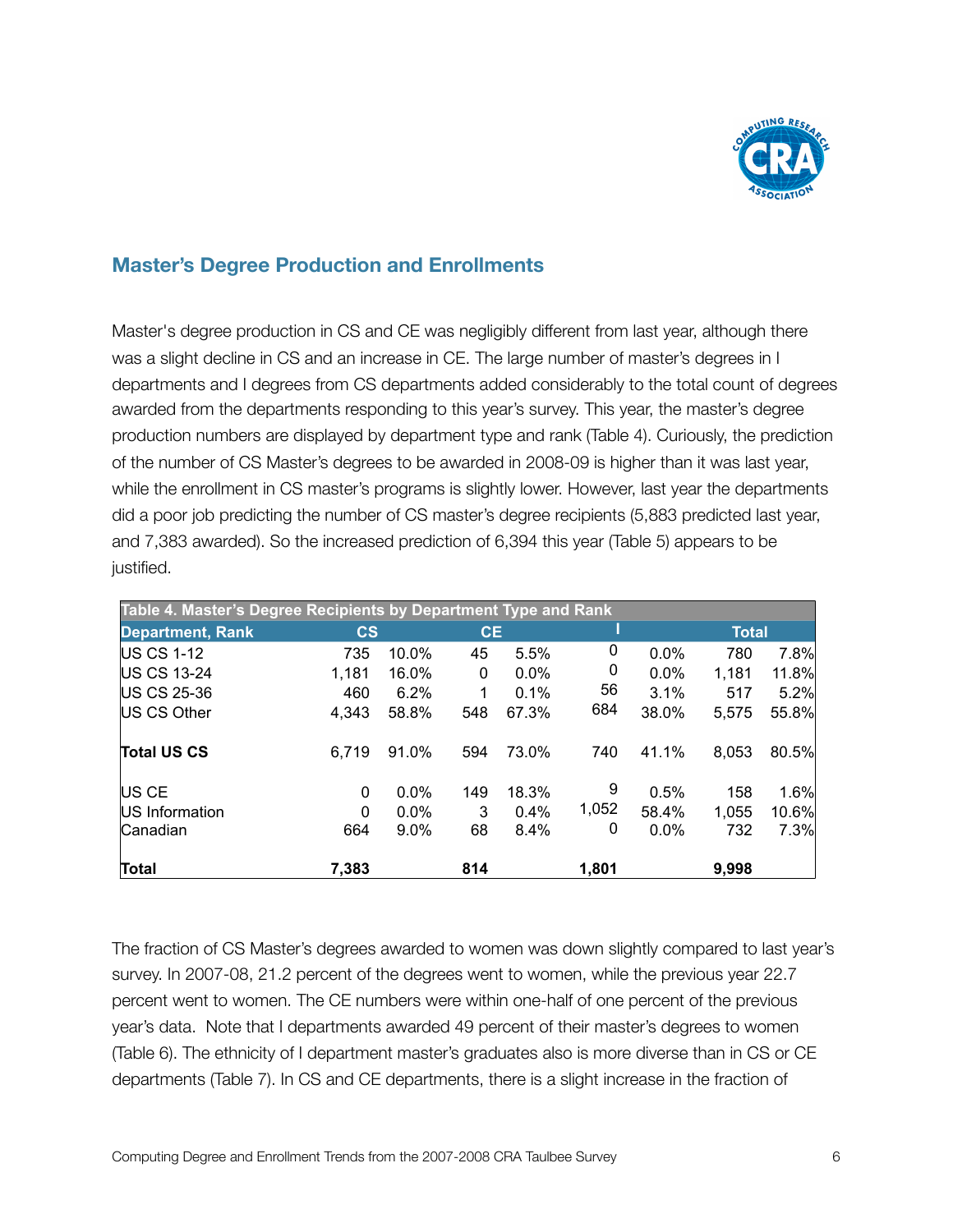

graduates who are nonresident aliens, and a corresponding decrease in those who are Asian or Native Hawaiian/Pacific Islander.

| Table 5. Master's Degree Candidates for 2008-2009 by Department Type and Rank |        |         |           |       |       |         |              |       |  |  |  |  |  |
|-------------------------------------------------------------------------------|--------|---------|-----------|-------|-------|---------|--------------|-------|--|--|--|--|--|
| <b>Department, Rank</b>                                                       | $\csc$ |         | <b>CE</b> |       |       |         | <b>Total</b> |       |  |  |  |  |  |
| <b>IUS CS 1-12</b>                                                            | 743    | 11.6%   | 75        | 8.6%  | 0     | $0.0\%$ | 818          | 9.3%  |  |  |  |  |  |
| <b>IUS CS 13-24</b>                                                           | 1,070  | 16.7%   | 2         | 0.2%  | 0     | $0.0\%$ | 1,072        | 12.2% |  |  |  |  |  |
| US CS 25-36                                                                   | 588    | 9.2%    | 2         | 0.2%  | 84    | 5.4%    | 674          | 7.6%  |  |  |  |  |  |
| US CS Other                                                                   | 3,462  | 54.1%   | 530       | 60.9% | 592   | 38.1%   | 4,584        | 52.0% |  |  |  |  |  |
| <b>Total US CS</b>                                                            | 5,863  | 91.7%   | 609       | 70.0% | 676   | 43.5%   | 7,148        | 81.1% |  |  |  |  |  |
| US CE                                                                         | 0      | 0.0%    | 216       | 24.8% |       | 0.5%    | 223          | 2.5%  |  |  |  |  |  |
| US Information                                                                | 0      | $0.0\%$ | 4         | 0.5%  | 872   | 56.1%   | 876          | 9.9%  |  |  |  |  |  |
| Canadian                                                                      | 531    | 8.3%    | 41        | 4.7%  | 0     | 0.0%    | 572          | 6.5%  |  |  |  |  |  |
| Total                                                                         | 6,394  |         | 870       |       | 1,555 |         | 8,819        |       |  |  |  |  |  |

| <b>Table 6. Gender of Master's Recipients</b> |                        |       |           |       |       |       |              |       |  |  |  |  |  |
|-----------------------------------------------|------------------------|-------|-----------|-------|-------|-------|--------------|-------|--|--|--|--|--|
|                                               | $\mathbf{c}\mathbf{s}$ |       | <b>CE</b> |       |       |       | <b>Total</b> |       |  |  |  |  |  |
| Male                                          | 5,565                  | 78.8% | 636       | 78.1% | 919   | 51.0% | 7,120        | 73.6% |  |  |  |  |  |
| Female                                        | 1,500                  | 21.2% | 178       | 21.9% | 882   | 49.0% | 2,560        | 26.4% |  |  |  |  |  |
| <b>Total with Gender</b><br>Data              | 7,065                  |       | 814       |       | 1,801 |       | 9,680        |       |  |  |  |  |  |
| Unknown                                       | 318                    |       | $\Omega$  |       | 0     |       | 318          |       |  |  |  |  |  |
| Total                                         | 7,383                  |       | 814       |       | 1,801 |       | 9,998        |       |  |  |  |  |  |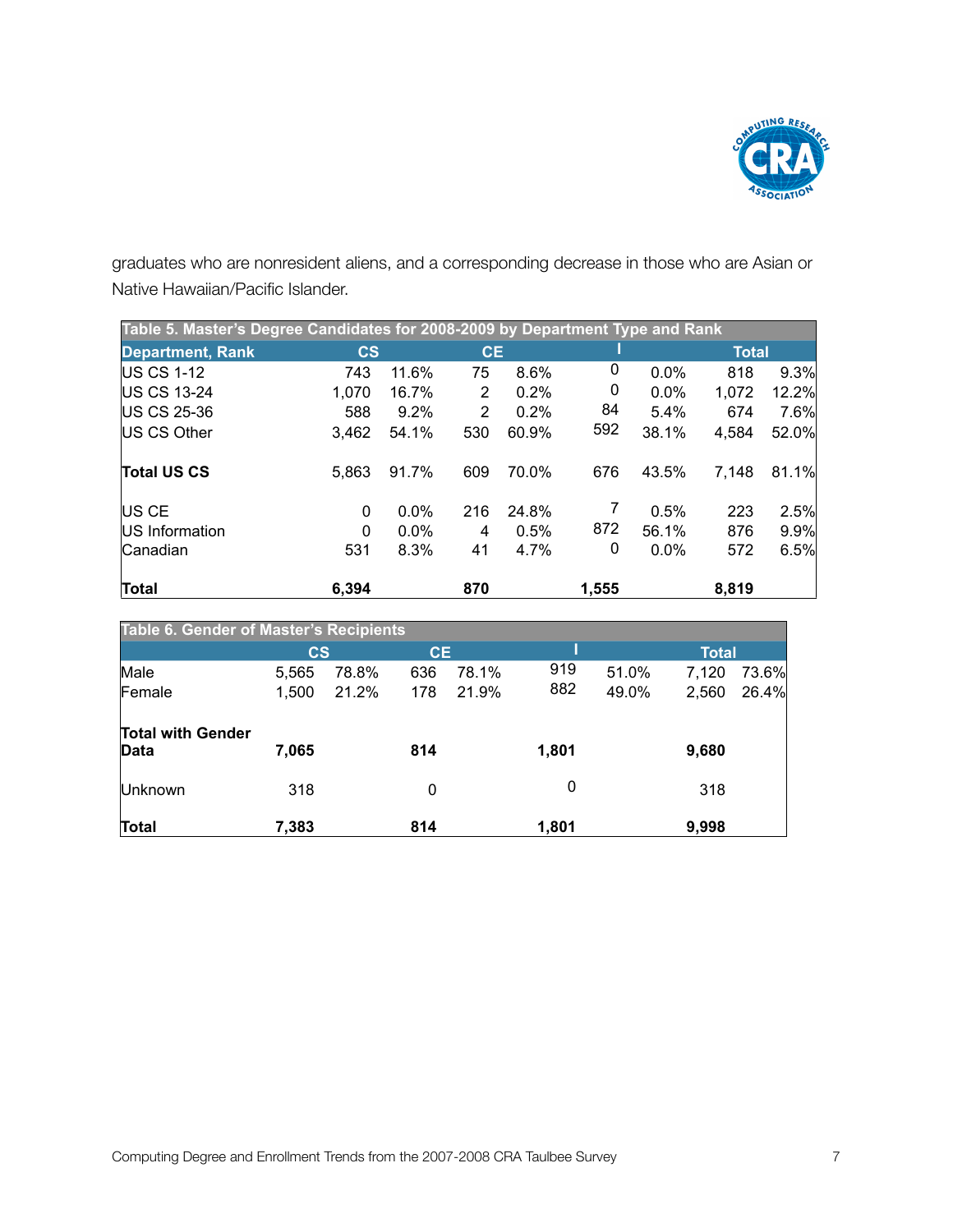

| Table 7. Ethnicity of Master's Recipients |       |         |              |         |       |           |              |             |  |  |  |  |
|-------------------------------------------|-------|---------|--------------|---------|-------|-----------|--------------|-------------|--|--|--|--|
|                                           |       | cs      | <b>CE</b>    |         |       |           | <b>Total</b> |             |  |  |  |  |
| Nonresident Alien                         | 3,469 | 55.8%   | 420          | 57.1%   |       | 380 22.7% |              | 4,269 49.5% |  |  |  |  |
| American Indian or Alaska Native          | 14    | $0.2\%$ | 17           | 2.3%    | 7     | 0.4%      | 38           | 0.4%        |  |  |  |  |
| Asian                                     | 665   | 10.7%   | 56           | 7.6%    | 197   | 11.7%     | 918          | 10.6%       |  |  |  |  |
| <b>Black or African-American</b>          | 110   | 1.8%    | 14           | 1.9%    | 109   | 6.5%      | 233          | 2.7%        |  |  |  |  |
| Native Hawaiian or Pacific Islander       | 14    | 0.2%    | $\mathbf{0}$ | $0.0\%$ | 0     | $0.0\%$   | 14           | 0.2%        |  |  |  |  |
| <b>White</b>                              | 1,783 | 28.7%   | 211          | 28.7%   |       | 915 54.6% | 2,909        | 33.7%       |  |  |  |  |
| Multiracial, not Hispanic                 | 32    | 0.5%    | 0            | $0.0\%$ | 6     | 0.4%      | 38           | 0.4%        |  |  |  |  |
| Resident Hispanic, any race               | 129   | 2.1%    | 18           | 2.4%    | 63    | 3.8%      | 210          | 2.4%        |  |  |  |  |
| <b>Total with Ethnicity Data</b>          | 6,216 |         | 736          |         | 1,677 |           | 8,629        |             |  |  |  |  |
| Resident, race/ethnicity unknown          | 655   |         | 38           |         | 91    |           | 784          |             |  |  |  |  |
| Residency unknown                         | 512   |         | 40           |         | 33    |           | 585          |             |  |  |  |  |
| Total                                     | 7.383 |         | 814          |         | 1.801 |           | 9,998        |             |  |  |  |  |

# **Ph.D. Degree Production, Enrollments and Employment**

Total Ph.D. production among the responding departments grew to 1,877 for the period between July 2007 and June 2008 (Figure 3). This represents a 5.7 percent increase over last year. However, it includes 77 who graduated with I degrees. Nearly all I degree graduates would not have been counted in previous years (though a small number may have been reported among CS department graduates). Subtracting the I degree graduates yields a total of 1,800 for a 1.4 percent increase over last year. This year's production of more than 1,800 is well below the nearly 2,000 predicted last year. The "optimism ratio," defined as the actual number divided by the predicted number, was 0.90, as opposed to last year's 0.95. If this year's optimism ratio holds again next year, there will be approximately 1,900 new Ph.D.s produced in 2008-09. However, it also may be that we are about at a peak production rate. Changing hiring conditions resulting from the weak economy also may delay graduation for some Ph.D. students.

The number of new students passing thesis candidacy exams (most, but not all, departments have such exams) rose 7 percent, although more departments reported such exams this year. When the I departments are subtracted, the increase is only 4 percent. On a per department basis, the numbers are down slightly, whether I departments are included or not. The number of students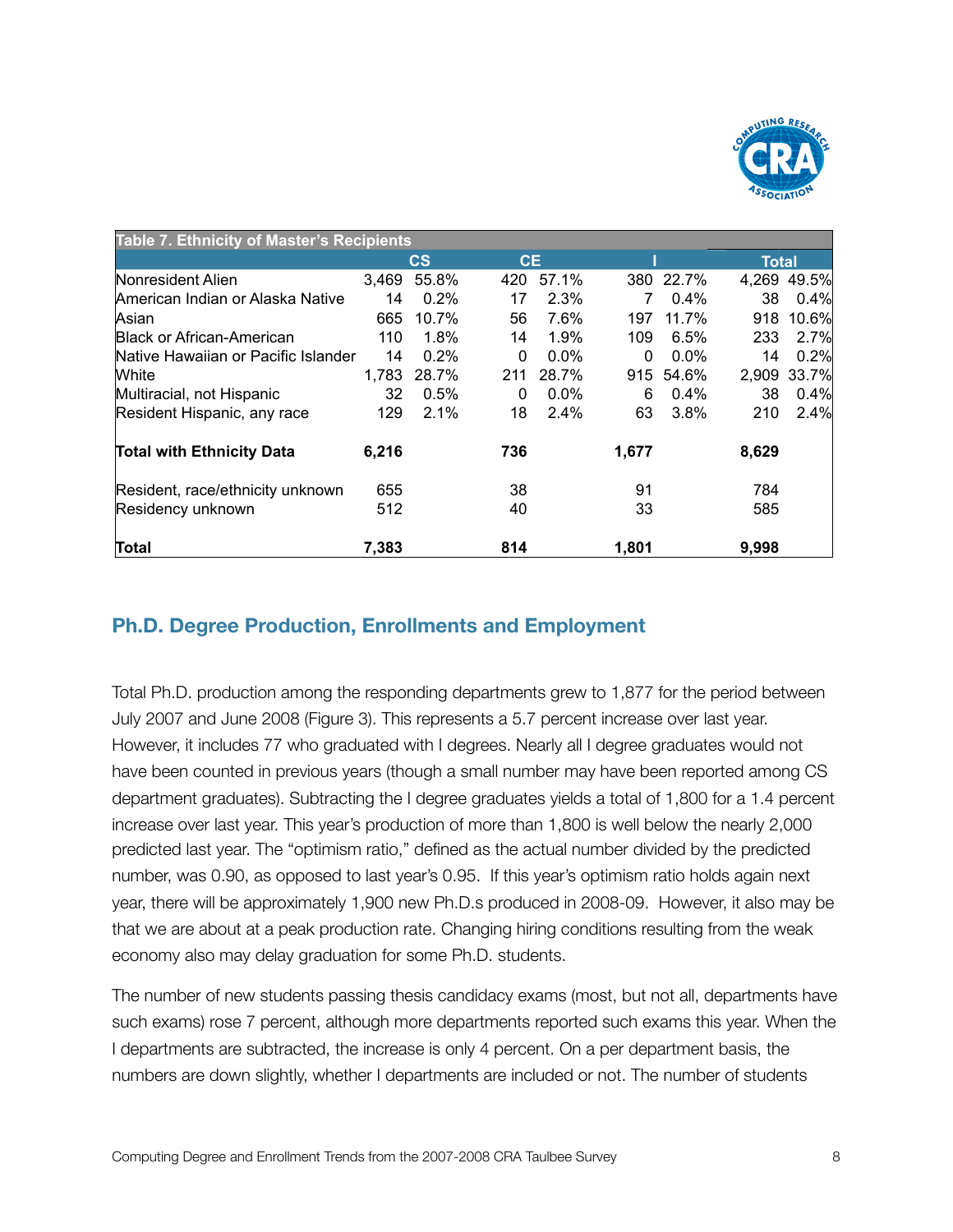





passing the qualifier also rose significantly (13 percent), to its level of two years ago if I departments are included. Without I departments, the increase still was a healthy 9 percent.

The total number of new CS Ph.D. students rose by 10 percent, following a 4 percent increase last year. This year, the increase was due to the admission of a larger class of new students, while last year it was due to Master's students becoming Ph.D. students. More departments reported new student data this year, so the 10 percent increase is somewhat misleading. The number of new CS Ph.D. students per department reporting actually is almost the same this year as it was last year. Figure 4 shows a graphical view of the pipeline for computer science programs. The data in this graph are normalized by the number of departments reporting. The graph offsets the qualifier data by one year from the data for new students, and offsets the graduation data by five years from the data for new students. These data have been useful in estimating the timing of changes in production rates. They suggest that we have peaked in CS Ph.D. production for a few years, and expect a slight decline during the next couple of years. However, the turnaround in the number of students who passed qualifiers makes longer term trends difficult to forecast.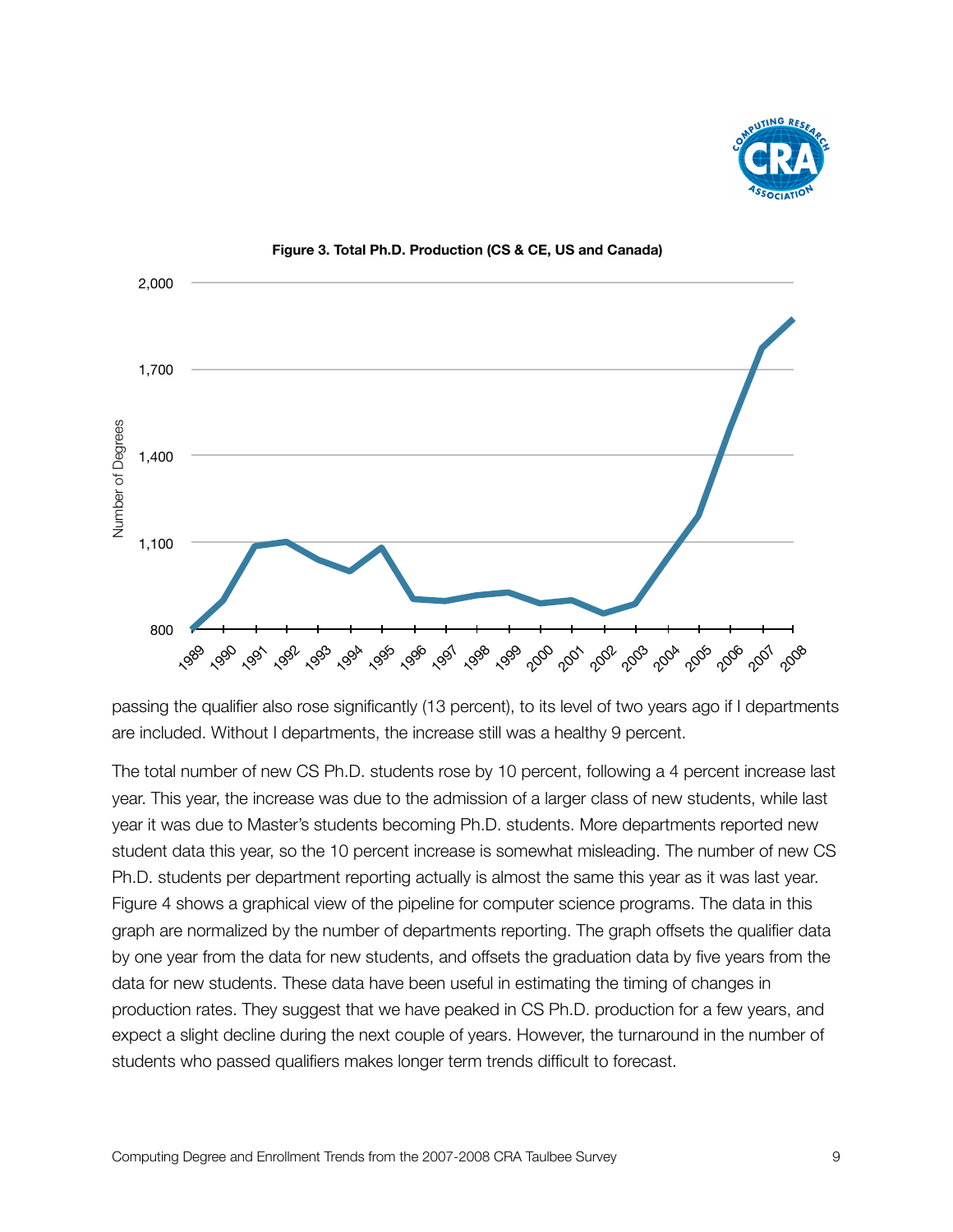



Table 8 reports the data for new students in fall 2008 from outside North America. Top 12 U.S. departments continue to have a somewhat higher fraction of domestic students than do lowerranked departments, and Canadian departments continue to have a lower percentage of Ph.D. students from outside North America than do their U.S. counterparts. The range of new Ph.D. students in U.S. programs who are not North American is 50 percent to 64 percent across the ranking strata. I departments are at the lower end of this range. Among U.S. programs ranked 25-36, the fraction of new Ph.D. students from outside North America increased from 59 percent to 64 percent. In Canadian programs, the fraction of new students who were not North American declined from 43 percent to 36 percent. Overall, the fraction of non North American new Ph.D. students (54.0 percent) is comparable to last year's 54.8 percent.

Figure 5 shows the employment trend of new Ph.D.s in academia and industry, and the proportion of those going to academia who took positions in departments other than Ph.D.-granting CS/CE departments. Table 9 shows a more detailed breakdown of the employment data for new Ph.D.s The trend toward employment in industry over academia continues for the 2007-08 Ph.D. graduates. Of those for whom employment type is known, industry hired 56.6 percent of new Ph.D. graduates, compared to 52.3, 49.4 and 39.6 percent in the previous three years. In contrast, about 30 percent took academic employment in North America (compared to 32, 33, 43 and 60 percent, respectively, in the previous four years). There also is a continued decline in the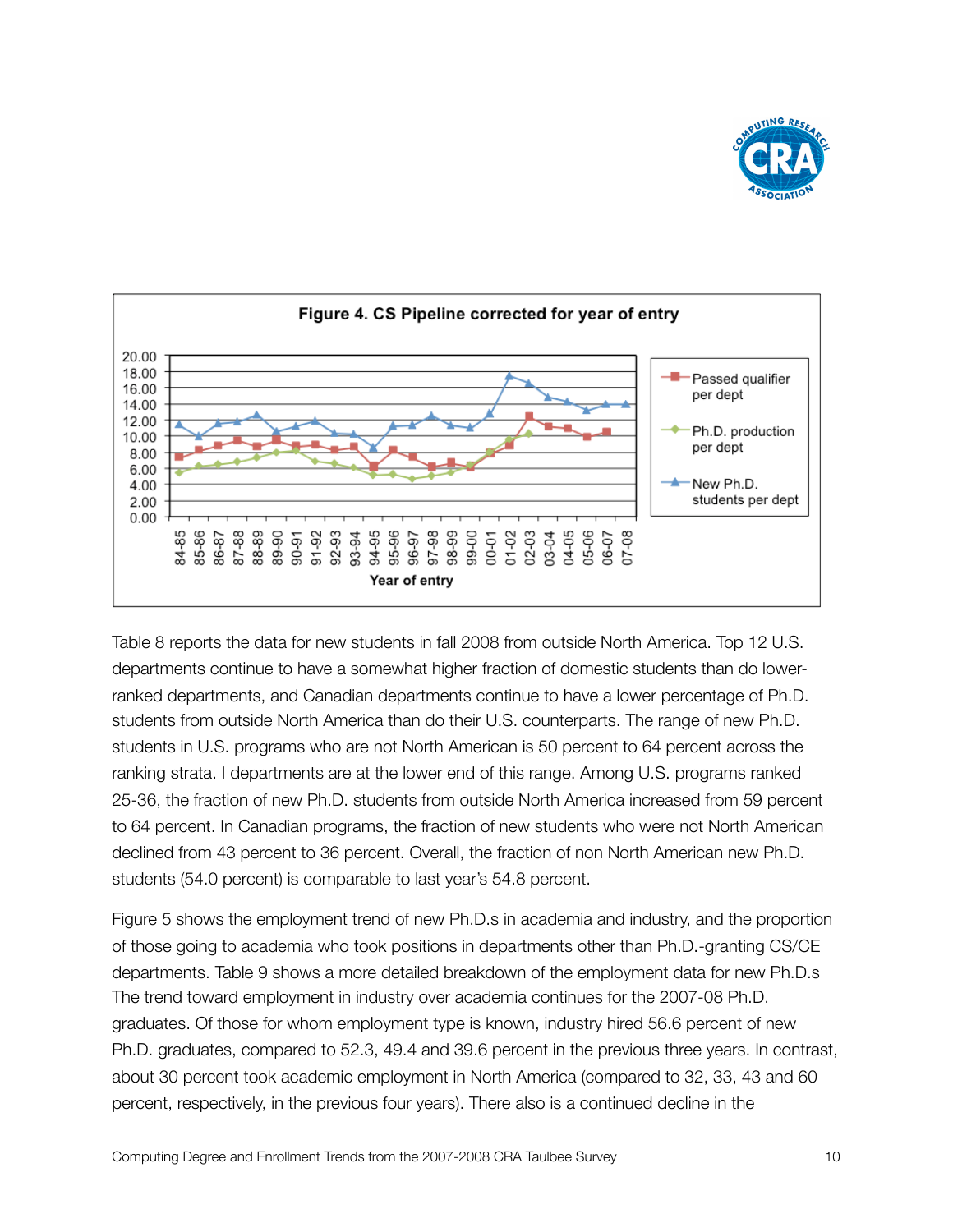

| Table 8. New PhD Students from Outside North America |                        |           |          |                           |                  |                |
|------------------------------------------------------|------------------------|-----------|----------|---------------------------|------------------|----------------|
|                                                      |                        |           |          | % Outside<br><b>North</b> |                  |                |
| <b>Department, Rank</b>                              | $\mathbf{c}\mathbf{s}$ | <b>CE</b> |          |                           | <b>Total New</b> | <b>America</b> |
| <b>IUS CS 1-12</b>                                   | 201                    | 0         | 1        | 202                       | 407              | 49.6%          |
| <b>US CS 13-24</b>                                   | 169                    | 0         | $\Omega$ | 169                       | 300              | 56.3%          |
| US CS 25-36                                          | 209                    | 5         | 17       | 231                       | 360              | 64.2%          |
| US CS Other                                          | 735                    | 83        | 20       | 838                       | 1,521            | 55.1%          |
| <b>Total US CS</b>                                   | 1,314                  | 88        | 38       | 1,440                     | 2,588            | 55.6%          |
| US CE                                                | 0                      | 48        | $\Omega$ | 48                        | 66               | 72.7%          |
| <b>IUS Information</b>                               | 0                      | 0         | 37       | 37                        | 72               | 51.4%          |
| Canadian                                             | 101                    | 3         | 0        | 104                       | 291              | 35.7%          |
| Total                                                | 1,415                  | 139       | 75       | 1,629                     | 3,017            | 54.0%          |
| Total New                                            | 2,615                  | 239       | 163      | 3,017                     |                  |                |
| l% Outside                                           | 54.1%                  | 58.2%     | 46.0%    | 54.0%                     |                  |                |



percentage that went into tenure-track positions in Ph.D.-granting programs (9.4 percent vs 11.4 , 12.8, 17.5 and 27.5 percent in the previous four years) and to non-Ph.D.-granting CS/CE departments (4.2 percent vs. 4.7, 5.2 and 7.0 percent in the previous three years). The decline in the number of persons going into tenure-track positions in Ph.D.-granting programs is almost exactly offset by an increase in the number of new Ph.D.s going to postdoctoral positions.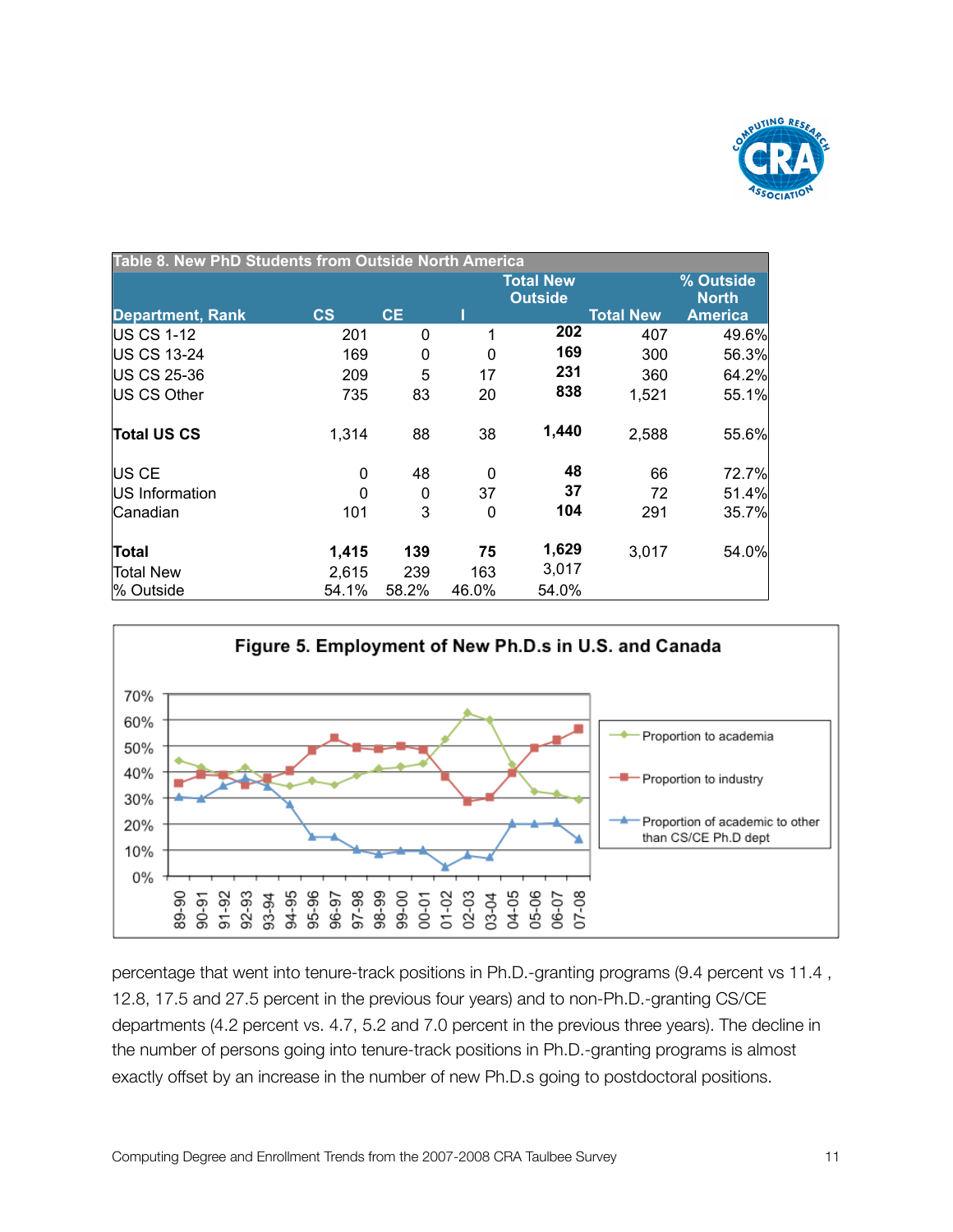

|          |                                                   |                                          |             |                                                 |         |                  |                                   | 4.2%                 | $0.0\%$          |                                        |         |            |               | စ် ၁ ၁ ၁ ၁<br>၁ ၁ ၁ ၁ ၁<br>၆ ၁ ၁ ၁ ၁             |                               | 90.8%          |
|----------|---------------------------------------------------|------------------------------------------|-------------|-------------------------------------------------|---------|------------------|-----------------------------------|----------------------|------------------|----------------------------------------|---------|------------|---------------|--------------------------------------------------|-------------------------------|----------------|
|          | lsto <sub>I</sub>                                 |                                          |             | $rac{4}{5}$ $rac{4}{5}$ $rac{4}{5}$ $rac{4}{5}$ |         |                  |                                   | 62                   | $\circ$          |                                        |         |            |               | 834750                                           |                               | 1346           |
|          | Other                                             |                                          |             | $8 - 80$                                        |         |                  |                                   | S                    | $\circ$          |                                        |         |            |               | $\frac{a}{2}$ $\infty$ $ \infty$ $\infty$        |                               | 204            |
|          | <b>andinoglA</b> bns voedT                        |                                          |             | $5 \circ 54$                                    |         |                  |                                   | $\circ$              | $\circ$          |                                        |         |            |               | $50 - 50$                                        |                               | 102            |
|          |                                                   |                                          |             | $\frac{0}{5}$ $\alpha$ $\omega$ $\alpha$        |         |                  |                                   | 4                    | $\circ$          |                                        | 104     |            |               | $4 - 00$                                         |                               | 135            |
|          | Software Engineering<br><b>Social Informatics</b> |                                          |             | $-$ 000                                         |         |                  |                                   |                      | $\circ$          |                                        |         |            |               | $\circ$ $\circ$ $\circ$ $\circ$                  |                               | ă              |
|          | Social Computing/<br>Numerical Computing          |                                          |             |                                                 |         |                  |                                   | $\circ$              | $\circ$          |                                        |         |            |               |                                                  |                               |                |
|          | Scientific/                                       |                                          |             | $\alpha$ $\alpha$ $\alpha$ $\tau$               |         |                  |                                   |                      |                  |                                        |         |            |               | $\frac{6}{5}$ $\alpha$ $\circ$ $\sim$ $\circ$    |                               | 26             |
|          | <b>Robotics/Vision</b>                            |                                          |             | 5273                                            |         |                  |                                   | $\mathbf{\Omega}$    | $\circ$          |                                        |         |            |               | $84 - 00$                                        |                               | 54             |
|          | Compilers<br>Programming Languagos/               |                                          |             | ro ro co                                        |         |                  |                                   | $\sim$               | $\circ$          |                                        |         |            |               | $\frac{1}{20}$ m $\frac{1}{20}$ m $\frac{1}{20}$ |                               | S              |
|          | Dperating Systems                                 |                                          |             | $\sim$ 4 $\sim$ 0                               |         |                  |                                   | $\circ$              | $\circ$          |                                        |         |            |               | $\frac{6}{5}$ $\circ$ $\sim$ $\circ$ $\circ$     |                               | 5              |
|          | Networks                                          |                                          |             | တ က ဖ က                                         |         |                  |                                   | $\infty$             | $\circ$          |                                        |         |            |               | $R \cup R$                                       |                               | 105            |
|          | Information Systems                               |                                          |             | $\circ$ $\circ$ $\circ$                         |         |                  |                                   | $\circ$              | $\circ$          |                                        |         |            |               | စ္ပစၥ၀                                           |                               | $\frac{5}{1}$  |
|          | <b>Information Science</b>                        |                                          |             | <b>-022</b>                                     |         |                  |                                   | $\sim$               | $\circ$          |                                        |         |            |               | $\alpha$ $\sim$ 000                              |                               | $\overline{C}$ |
|          | Nssurance/Security<br>Information                 |                                          |             | $\infty$ $\sim$ $\infty$ $\sim$                 |         |                  |                                   | 4                    | $\circ$          |                                        |         |            |               | 84000                                            |                               | 53             |
|          | Biomedica/ Other Science<br>lnformatics:          |                                          |             | $\circ$ $\circ$ $\sim$ $\sim$                   |         |                  |                                   | 4                    | $\circ$          |                                        |         |            |               | $\frac{\infty}{6}$ $\sim$ $\sim$ $\sim$ $\sim$   |                               | 52             |
|          | ნuḷාndɯoე                                         |                                          |             | <b>NOWO</b>                                     |         |                  |                                   | 4                    | $\circ$          |                                        |         |            |               | $\frac{1}{6}$ – $\circ$ $\circ$ $\circ$          |                               | 27             |
| pecialty | High-Performance<br>Interaction                   |                                          |             | $\frac{1}{2}$ $\alpha$ $\sim$ $\sim$            |         |                  |                                   | S                    | $\circ$          |                                        |         |            |               | $\frac{a}{b}$ $\circ$ $\circ$ $\circ$            |                               | 49             |
|          | Human-Computer<br>Hardware/Architecture           |                                          |             | $50 - 7$                                        |         |                  |                                   | $\circ$              | $\circ$          |                                        |         |            |               | $\alpha$ - 000                                   |                               | 5              |
|          |                                                   |                                          |             | r ww co                                         |         |                  |                                   | ၜ                    | $\circ$          |                                        |         |            |               | <u> ಬ</u> ∾ ~ ಂ                                  |                               |                |
|          | Graphics/Visualization                            |                                          |             |                                                 |         |                  |                                   |                      |                  |                                        |         |            |               |                                                  |                               | 85             |
|          | Information Retrieval<br>Databases /              |                                          |             | $\frac{1}{2}$ $\alpha$ $\alpha$ $\frac{1}{2}$   |         |                  |                                   | 4                    | $\circ$          |                                        |         |            |               |                                                  |                               | 123            |
|          | Cooperative Work<br>Computer-Supported            |                                          |             | $-$ 0 $-$ 0                                     |         |                  |                                   | $\circ$              | $\circ$          |                                        |         |            |               | <b>00000</b>                                     |                               | r              |
| Ξ        | <b>Artificial Intelligence</b>                    |                                          | Ξ           | 564                                             |         |                  |                                   | ဖ                    | $\circ$          |                                        | 77      |            |               | $4 w$ O O                                        |                               | 135            |
|          |                                                   | North American<br>PhD Granting<br>Depts. | enure-track | Researcher                                      | Postdoc | Teaching Faculty | North American,<br>Other Academic | Other CS/CE/<br>Dept | Non-CS/CE/I Dept | North American,<br><b>Non-Academic</b> | ndustry | Government | Self-Employed | Jnemployed<br>Other                              | Total Inside North<br>America |                |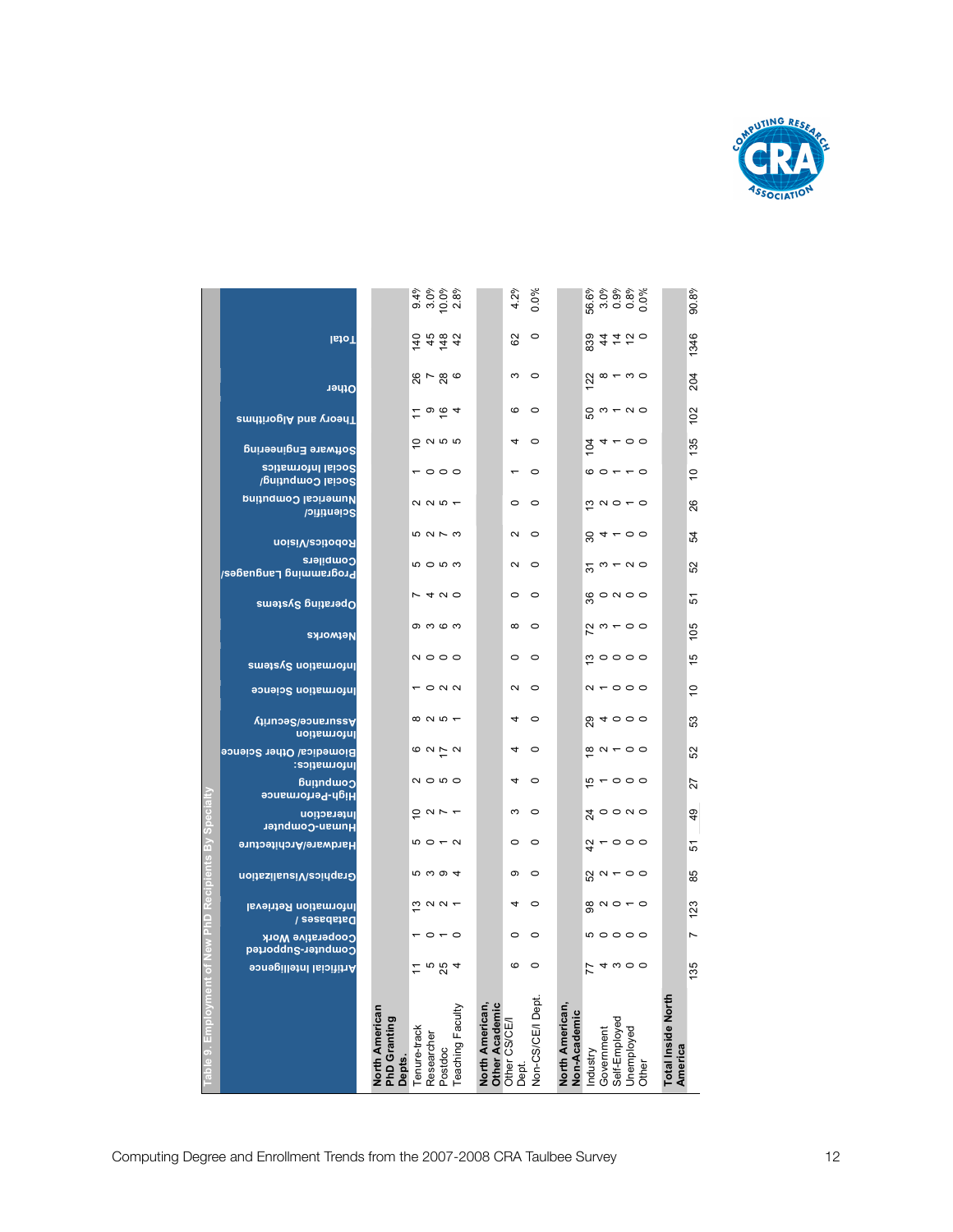

|                                                |                                 |                 | そうでんかい やくしょう こうこうしょう しょうしっこうしょう                                                |                |                 |                |         |            |       | 9.2%             |                                                       | 100%                         |                                         |                |       |               |
|------------------------------------------------|---------------------------------|-----------------|--------------------------------------------------------------------------------|----------------|-----------------|----------------|---------|------------|-------|------------------|-------------------------------------------------------|------------------------------|-----------------------------------------|----------------|-------|---------------|
| <b>IstoT</b>                                   |                                 |                 | ၛၟၑ <i>ၛ</i> ၟၜႜၟႍၛႍႍႍၜ <b>ႜ</b>                                               |                |                 |                |         |            |       | 137              |                                                       | 1483                         |                                         | 394            |       | 1877          |
| Other                                          |                                 |                 | $0 - 6 - 8 - 8$                                                                |                |                 |                |         |            |       | 으                |                                                       | 216                          |                                         | $\frac{6}{16}$ |       | 577           |
| <b>andinoglA</b> bns voedT                     |                                 |                 | nononn-o                                                                       |                |                 |                |         |            |       | 4                |                                                       | 116                          |                                         | ຊ              |       | 136           |
| <b>Software Engineering</b>                    |                                 |                 | $00 - 000 - 00$                                                                |                |                 |                |         |            |       | Ľ                |                                                       | 142                          |                                         | $\overline{1}$ |       | 159           |
| <b>Social Informatics</b><br>Social Computing/ |                                 |                 | - 00000-0                                                                      |                |                 |                |         |            |       | $\sim$           |                                                       | 57                           |                                         | S              |       | 15            |
| Numerical Computing<br><b>Scientific/</b>      |                                 |                 | 00-0-00                                                                        |                |                 |                |         |            |       | S                |                                                       | 29                           |                                         | 4              |       | 33            |
| <b>Robotics/Vision</b>                         |                                 |                 | 00N00000                                                                       |                |                 |                |         |            |       | $\sim$           |                                                       | 99                           |                                         | Ľ              |       | జ             |
| Compilers<br>Lrogramming Langues/              |                                 |                 | $00N + 000$                                                                    |                |                 |                |         |            |       | $\circ$          |                                                       | 38                           |                                         | 4              |       | ឌ             |
| Dperating Systems                              |                                 |                 | $O - - O$                                                                      |                |                 |                |         |            |       | တ                |                                                       | 60                           |                                         | ဖ              |       | 8             |
| Networks                                       |                                 |                 | $-0 - 0$                                                                       |                |                 |                |         |            |       | $\frac{8}{1}$    |                                                       | 123                          |                                         | 8              |       | 호             |
| Information Systems                            |                                 |                 | $O - 0$ $N$ $O$ $O$                                                            |                |                 |                |         |            |       | 5                |                                                       | 20                           |                                         | F              |       | స్            |
| Information Science                            |                                 |                 |                                                                                |                |                 |                |         |            |       | 0                |                                                       | S                            |                                         | $\sim$         |       | 12            |
| <b>Nssurance/Security</b><br>Information       |                                 |                 | - 0000- - 0                                                                    |                |                 |                |         |            |       | S                |                                                       | 56                           |                                         | စ              |       | ន             |
| Biomedica/ Other Science<br>Informatics:       |                                 |                 | $\circ\circ\circ\circ\circ\circ\circ$                                          |                |                 |                |         |            |       | $\sim$           |                                                       | R,                           |                                         | ౖ              |       | 5             |
| ნuḷාndɯoე<br>High-Performance                  |                                 |                 | $\begin{array}{c} \circ \circ \circ - \circ \circ \circ \end{array}$           |                |                 |                |         |            |       | $\sim$           |                                                       | 29                           |                                         | ₽              |       | ్లి           |
| Interaction<br>Human-Computer                  |                                 |                 | $0 - 0 - 0 + 00$                                                               |                |                 |                |         |            |       | $\circ$          |                                                       | 55                           |                                         | S              |       | အ             |
| Hardware/Architecture                          |                                 |                 | $0 - 00400$                                                                    |                |                 |                |         |            |       | ဖ                |                                                       | 57                           |                                         | 4              |       | ᠷ             |
| <b>noitssilsuaiVeoings1</b>                    |                                 |                 | $0 - 000400$                                                                   |                |                 |                |         |            |       | ニ                |                                                       | န္တ                          |                                         | $\frac{6}{5}$  |       | 112           |
| Information Retrieval<br>Databases /           |                                 |                 | N000N40                                                                        |                |                 |                |         |            |       | တ                |                                                       | 132                          |                                         | ನಿ             |       | 155           |
| Cooperative Work<br>Computer-Supported         |                                 |                 | $\begin{array}{c} \circ \circ \circ \circ \circ \circ \circ \circ \end{array}$ |                |                 |                |         |            |       |                  |                                                       | $\infty$                     |                                         |                |       | ග             |
| <b>Artificial Intelligence</b>                 |                                 |                 | $0.4 - 0.400$                                                                  |                |                 |                |         |            |       | e,               |                                                       |                              |                                         | 38             |       | $\frac{2}{3}$ |
|                                                | <b>Outside North</b><br>America | Tenure-Track in | PhD Granting<br>Researcher in PhD                                              | Postdoc in PhD | Teaching in PhD | Other Academic | ndustry | Government | Other | Total Outside NA | Total with Employment Data, Inside North America plus | Outside North America<br>154 | ype & Location<br>Employment<br>Inknown |                | Total |               |
|                                                |                                 |                 |                                                                                |                |                 |                |         |            |       |                  |                                                       |                              |                                         |                |       |               |

**Table 9. Employment of New PhD Recipients By Specialty (Continued)**

Table 9. Employment of New PhD Recipients By Specialty (Continued)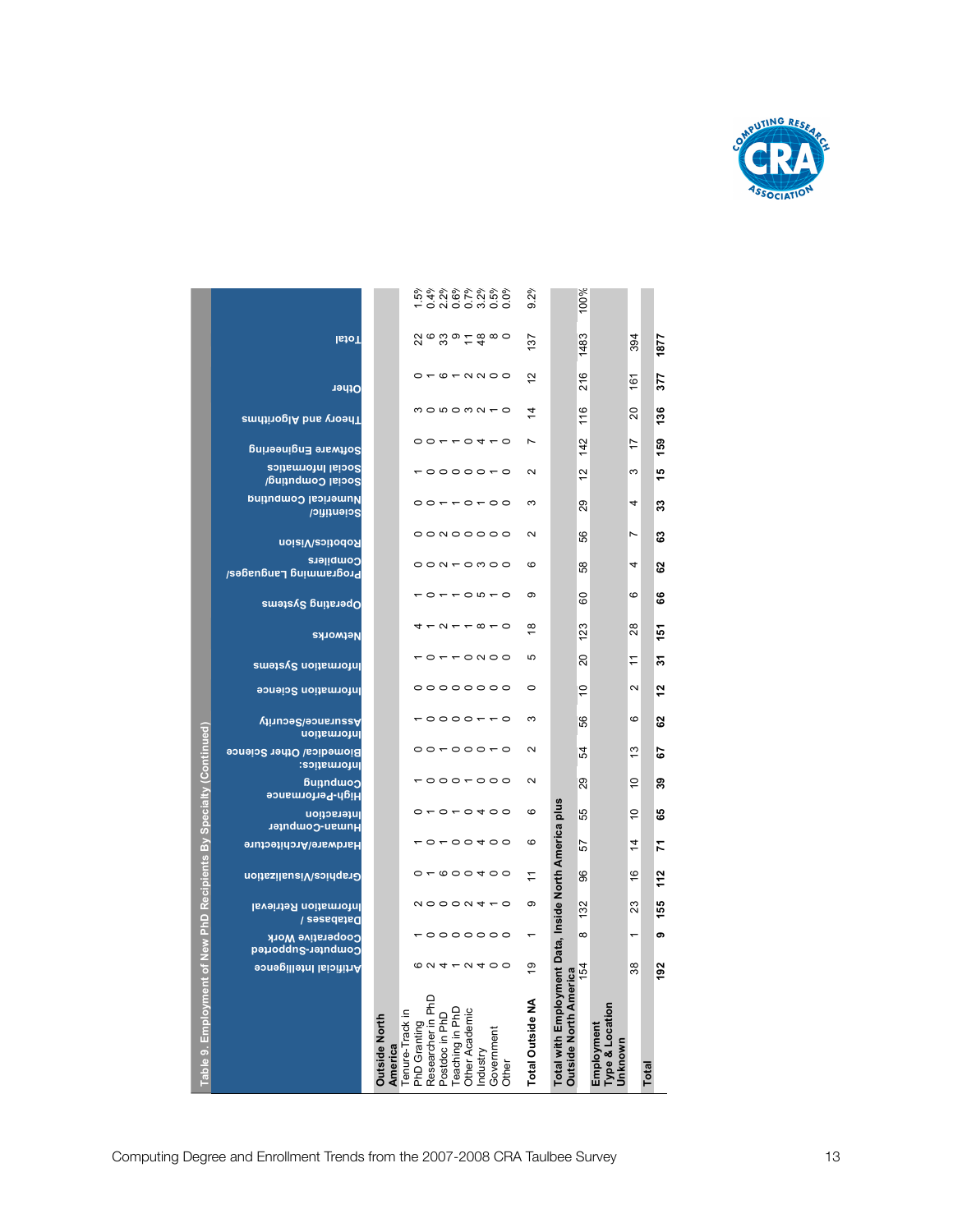

Unemployment of new Ph.D.s remains less than 1 percent. The proportion of Ph.D. graduates who were reported taking positions outside of North America, among those whose employment is known, decreased again this year to 9.2 percent, from 10 percent last year and 13.1 percent two years ago.

Table 9 also indicates the areas of specialty of new CS/CE Ph.D.s. Year-to-year fluctuations among these data are common and multi-year trends are difficult to discern. This year, there was an increase in the database/information systems area, which no doubt is influenced by the inclusion of I departments in this year's survey. On the other hand, the programming languages and OS/ networks area showed declines. AI/robotics took over from OS/networks as the area with the largest number of graduates. In this year's survey, we refined the choice of areas that the departments could use to classify Ph.D. recipients, including categories of interest to I departments. We will review the data in comparison with those of previous years to see if this classification is proving useful. There still are a large number of graduates classified as having their degree in some area not specified.

The proportion of women among new Ph.D.s rose for the third straight year, to 20.5 percent in 2008 from 19.1 percent the previous year. This includes I departments, which graduated women Ph.D.s. in higher proportion that did CS and CE departments. However, subtracting the I departments still results in an increase to 20.2 percent among CS and CE departments (Table 10).

| Table 10. Gender of PhD Recipients by Type of Degree |                        |       |              |       |    |       |       |       |
|------------------------------------------------------|------------------------|-------|--------------|-------|----|-------|-------|-------|
|                                                      | $\mathbf{c}\mathbf{s}$ |       | <b>Total</b> |       |    |       |       |       |
| Male                                                 | 1,255                  | 79.4% | 153          | 83.2% | 44 | 71.0% | 1,452 | 79.5% |
| Female                                               | 325                    | 20.6% | 31           | 16.8% | 18 | 29.0% | 374   | 20.5% |
| <b>Total known</b>                                   |                        |       |              |       |    |       |       |       |
| Gender                                               | 1,580                  |       | 184          |       | 62 |       | 1,826 |       |
| Unknown                                              | 17                     |       | 19           |       | 15 |       | 51    |       |
| Total                                                | 1,597                  |       | 203          |       | 77 |       | 1,877 |       |

Ethnicity characteristics of new Ph.D.s are similar to those reported last year (Table 11). This year, the ethnicity categories were modified to conform to those used by the National Center for Educational Statistics. Thus, the percentages may not all be entirely comparable. This year, we also broke out the reported data when residency status was known but ethnicity was not. Last year, we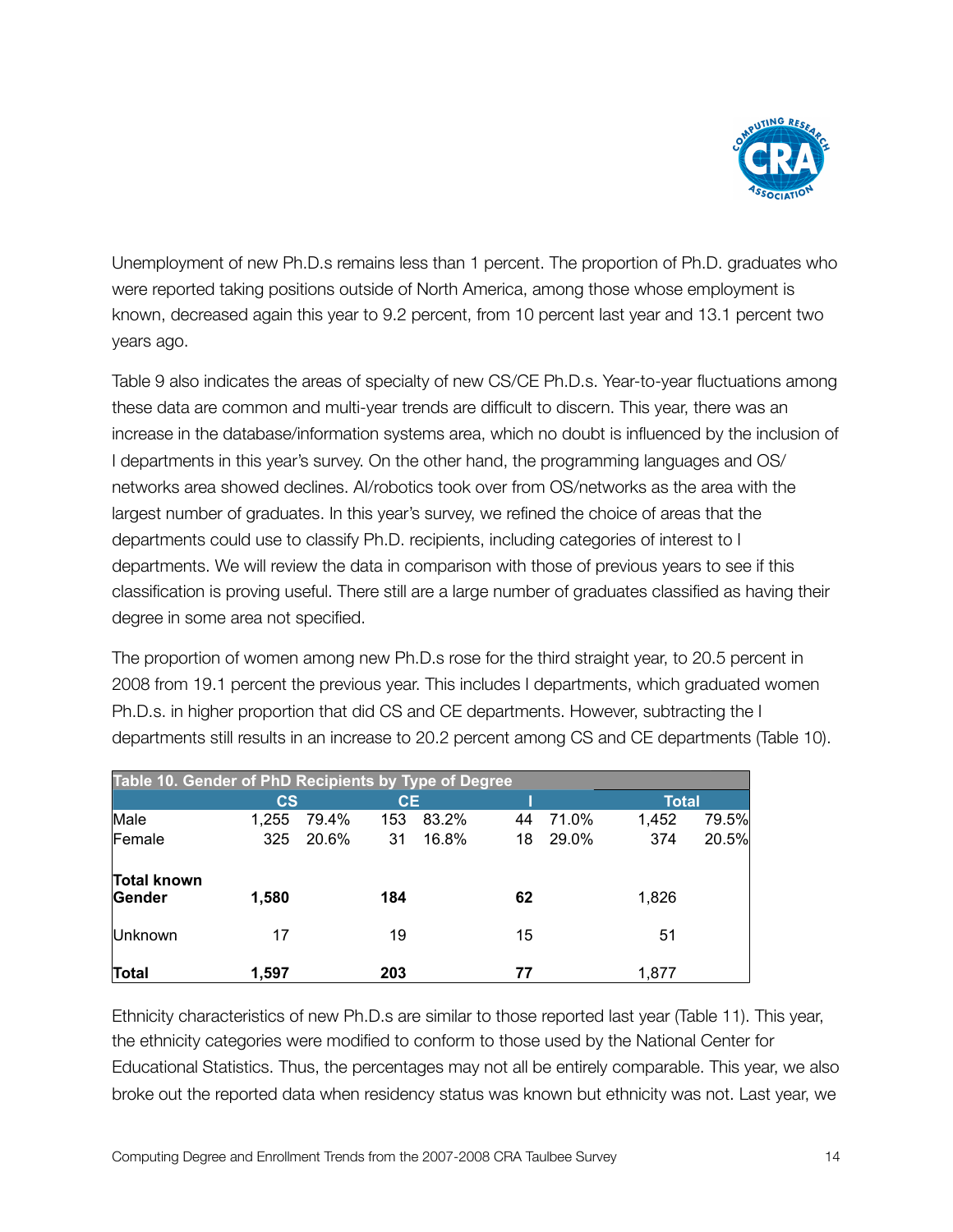

combined data for ethnicity unknown and residency unknown. Coupled with the inclusion of I departments this year, extra care therefore must be taken when comparing percentages in this year's ethnicity tables with those from last year. Nevertheless, among CS and CE departments, it appears there was an increase in the proportion of new Ph.D.s to Whites this year, offset by a

| Table 11. Ethnicity of PhD Recipients by Type of Degree |       |                        |                |         |    |         |       |              |
|---------------------------------------------------------|-------|------------------------|----------------|---------|----|---------|-------|--------------|
|                                                         |       | $\mathbf{c}\mathbf{s}$ | <b>CE</b>      |         |    |         |       | <b>Total</b> |
| Nonresident Alien                                       | 807   | 55.5%                  | 133            | 66.5%   | 38 | 50.0%   | 978   | 56.5%        |
| American Indian or Alaska Native                        | 5     | 0.3%                   |                | 0.5%    | 0  | 0.0%    | 6     | 0.3%         |
| Asian                                                   | 178   | 12.2%                  | 20             | 10.0%   | 5  | 6.6%    | 203   | 11.7%        |
| <b>Black or African-American</b>                        | 22    | 1.5%                   | 2              | 1.0%    | 3  | 3.9%    | 27    | 1.6%         |
| Native Hawaiian or Pacific Is-                          |       |                        |                |         |    |         |       |              |
| llander                                                 | 0     | $0.0\%$                | $\Omega$       | $0.0\%$ |    | 1.3%    |       | 0.1%         |
| White                                                   | 419   | 28.8%                  | 42             | 21.0%   | 29 | 38.2%   | 490   | 28.3%        |
| Multiracial, not Hispanic                               | 2     | 0.1%                   | 0              | $0.0\%$ | 0  | $0.0\%$ | 2     | 0.1%         |
| Resident Hispanic, any race                             | 21    | 1.4%                   | $\overline{2}$ | 1.0%    | 0  | 0.0%    | 23    | 1.3%         |
| <b>Total with Ethnicity Data</b>                        | 1,454 |                        | 200            |         | 76 |         | 1.730 | 100.0%       |
| Resident, race/ethnicity unknown                        | 26    |                        |                |         | 0  |         | 27    |              |
| Residency unknown                                       | 117   |                        | 2              |         |    |         | 120   |              |
| Total                                                   | 1,597 |                        | 203            |         | 77 |         | 1,877 |              |

decrease in those to Asians (including Native Hawaiian and Pacific Islanders).

Current Ph.D. enrollment proportions show a slight decline in women among CS and CE departments (from 19.5 percent to 18.9 percent), although when I departments are included the proportion this year is 20.0 percent (Table 12). With respect to ethnicity breakdowns, there appears to be a larger proportion of Nonresident Aliens this year, offset by a decrease in the proportion of Whites and Asians, including Native Hawaiian and Pacific Islander (Table 13).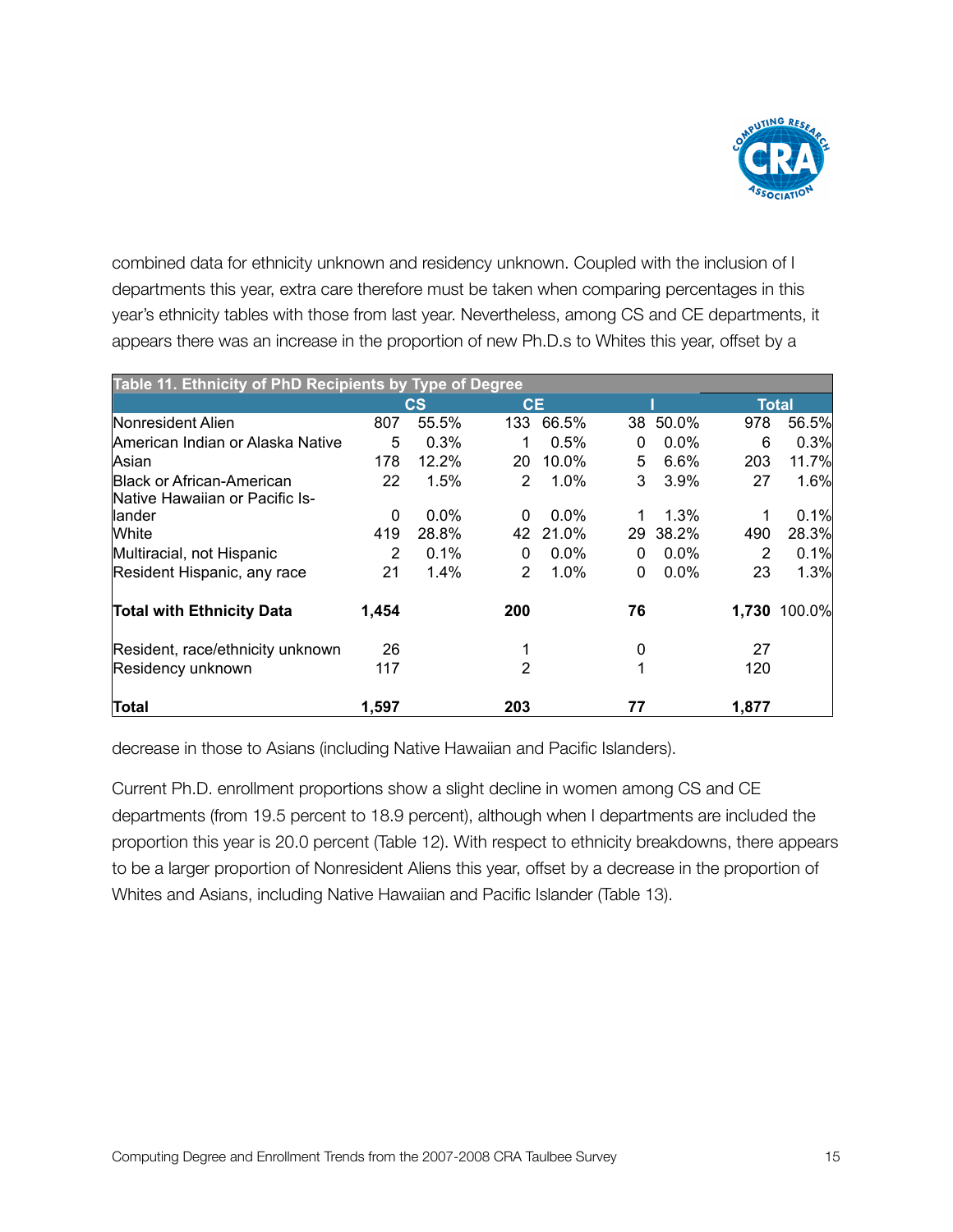

| Table 12. PhD Program Total Enrollment by Gender |                        |       |           |       |     |       |              |       |
|--------------------------------------------------|------------------------|-------|-----------|-------|-----|-------|--------------|-------|
|                                                  | $\mathbf{c}\mathbf{s}$ |       | <b>CE</b> |       |     |       | <b>Total</b> |       |
| Male                                             | 9,896                  | 80.7% | 1,182     | 84.2% | 431 | 60.1% | 11,509       | 80.0% |
| Female                                           | 2,364                  | 19.3% | 222       | 15.8% | 286 | 39.9% | 2,872        | 20.0% |
| <b>Total have Gen-</b><br>der Data for           | 12,260                 |       | 1.404     |       | 717 |       | 14,381       |       |
| <b>Unknown</b>                                   | 185                    |       | 0         |       | 0   |       | 185          |       |
| Total                                            | 12.445                 |       | 1.404     |       | 717 |       | 14,566       |       |

| Table 13. PhD Program Total Enrollment by Ethnicity |                        |       |           |         |     |       |              |       |
|-----------------------------------------------------|------------------------|-------|-----------|---------|-----|-------|--------------|-------|
|                                                     | $\mathbf{c}\mathbf{s}$ |       | <b>CE</b> |         |     |       | <b>Total</b> |       |
| Nonresident Alien                                   | 5,958                  | 54.7% | 916       | 71.8%   | 308 | 45.1% | 7,182        | 55.9% |
| American Indian or Alaska Native                    | 12                     | 0.1%  | 22        | 1.7%    | 8   | 1.2%  | 42           | 0.3%  |
| Asian                                               | 859                    | 7.9%  | 58        | 4.5%    | 60  | 8.8%  | 977          | 7.6%  |
| Black or African-American                           | 194                    | 1.8%  | 17        | 1.3%    | 27  | 4.0%  | 238          | 1.9%  |
| Native Hawaiian or Pacific Is-                      |                        |       |           |         |     |       |              |       |
| llander                                             | 38                     | 0.3%  |           | $0.1\%$ | 1   | 0.1%  | 40           | 0.3%  |
| <b>White</b>                                        | 3,610                  | 33.2% | 236       | 18.5%   | 265 | 38.8% | 4,111        | 32.0% |
| Multiracial, not Hispanic                           | 43                     | 0.4%  | 8         | 0.6%    | 2   | 0.3%  | 53           | 0.4%  |
| Resident Hispanic, any race                         | 173                    | 1.6%  | 18        | 1.4%    | 12  | 1.8%  | 203          | 1.6%  |
| <b>Total have Ethnicity Data for</b>                | 10,887                 |       | 1,276     |         | 683 |       | 12,846       |       |
| Resident, race/ethnicity unknown                    | 679                    |       | 22        |         | 22  |       | 723          |       |
| Residency unknown                                   | 879                    |       | 106       |         | 12  |       | 997          |       |
| Total                                               | 12,445                 |       | 1,404     |         | 717 |       | 14,566       |       |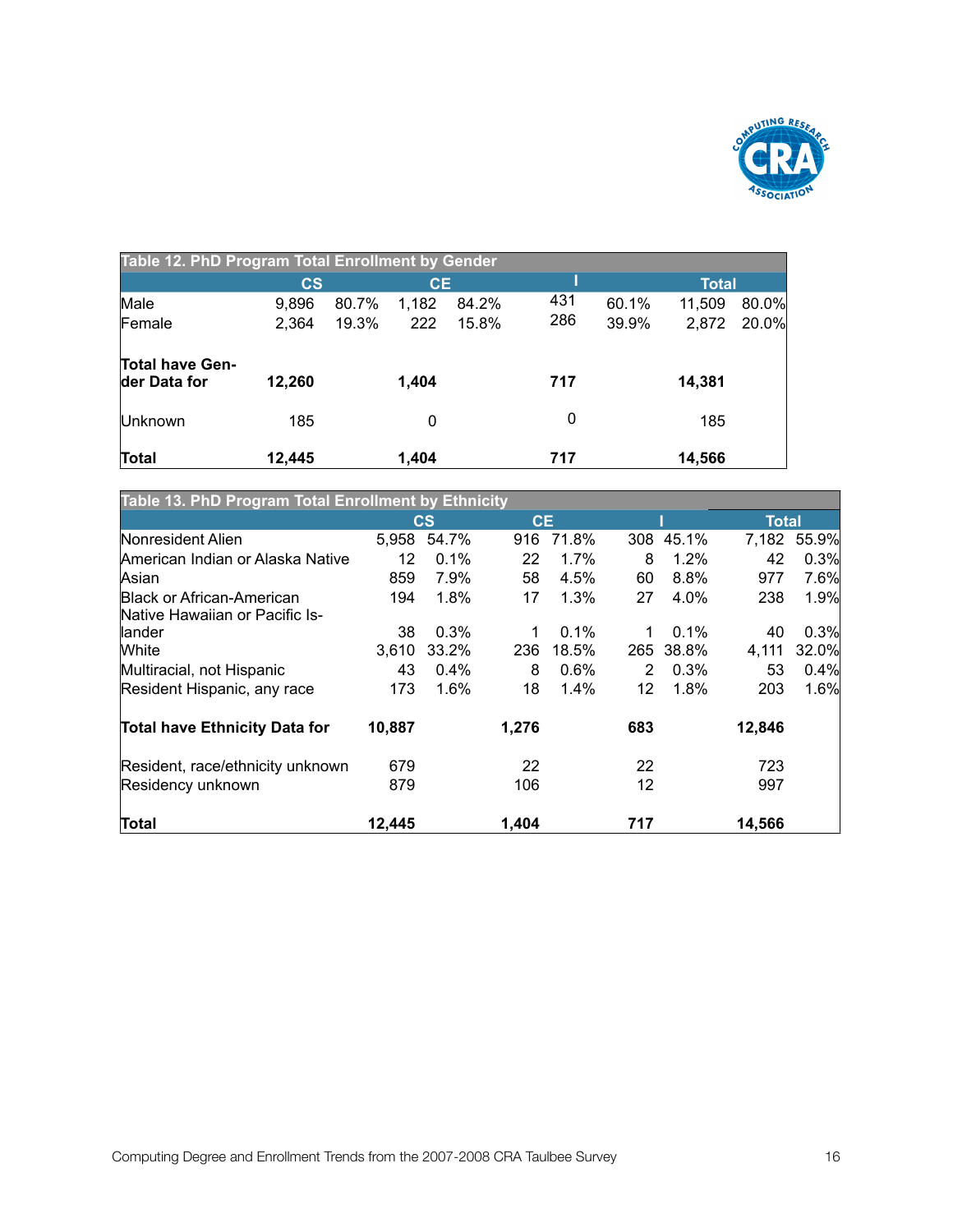

### **Concluding Observations**

It is encouraging to see a three-year increase in new undergraduate CS students and the increased total undergraduate enrollment. There also was a rise this year in the number of academic faculty positions available at the CRA departments, which is helpful given the continued peak production of new CS Ph.D.s (see the full Taulbee report for details). However, economic conditions have changed considerably since last year. How this will affect new Ph.D. hiring in both industry and academia remains to be seen. With the exception of diversity, our discipline entered these changed economic conditions from a position of strength. This should help us cope with the times much better than most.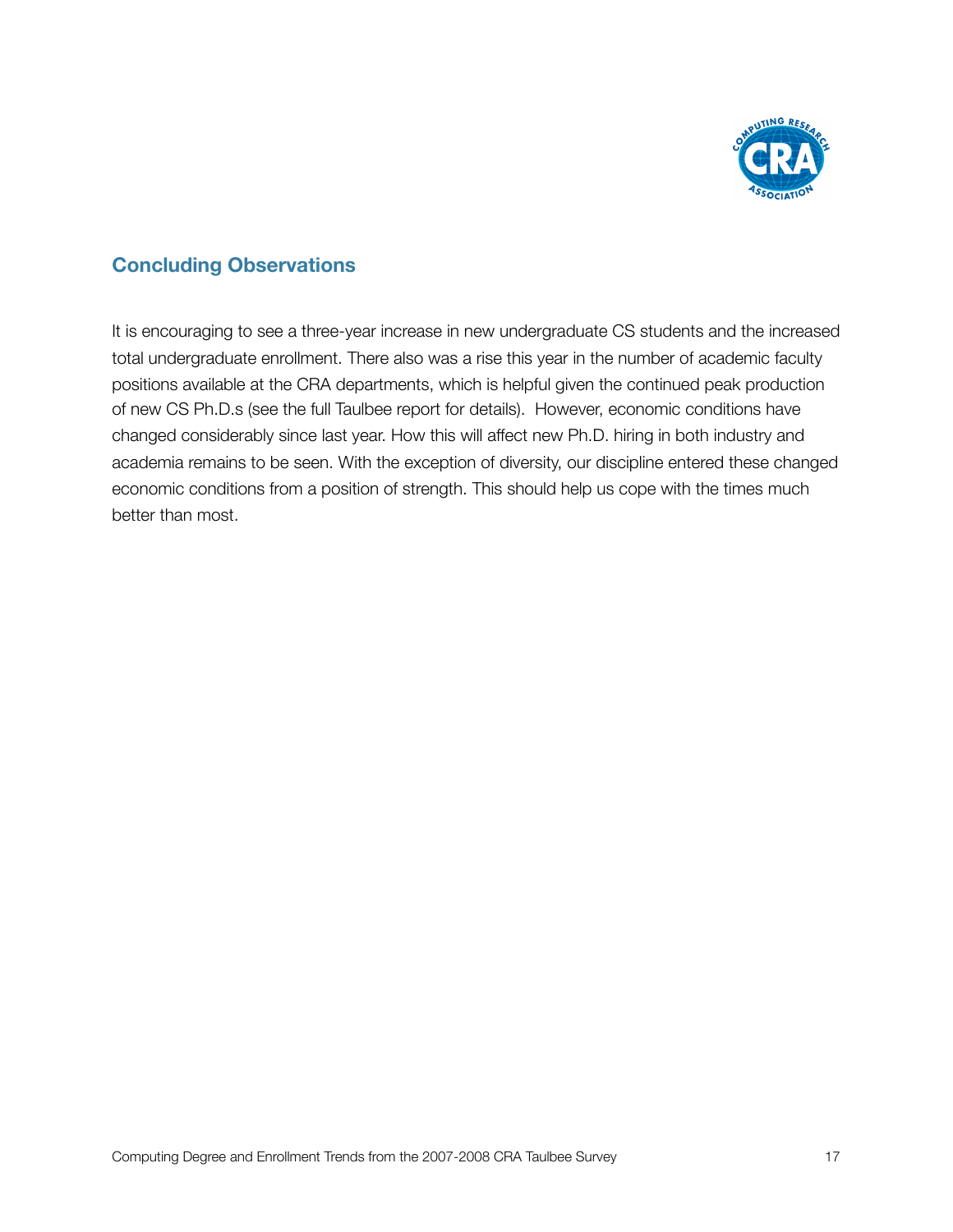

# **Rankings**

For tables that group computer science departments by rank, the rankings are based on information collected in the 1995 assessment of research and doctorate programs in the United States conducted by the National Research Council (NRC).<sup>3</sup> New NRC rankings are anticipated later in 2009, and future Taulbee reports may be modified as a result.

**The top twelve schools in this ranking are**: Stanford, Massachusetts Institute of Technology, University of California (Berkeley), Carnegie Mellon, Cornell, Princeton, University of Texas (Austin), University of Illinois (Urbana-Champaign), University of Washington, University of Wisconsin (Madison), Harvard, and California Institute of Technology. All schools in this ranking participated in the survey this year.

**CS departments ranked 13-24 are**: Brown, Yale, University of California (Los Angeles), University of Maryland (College Park), New York University, University of Massachusetts (Amherst), Rice, University of Southern California, University of Michigan, University of California (San Diego), Columbia, and University of Pennsylvania.<sup>4</sup> All schools in this ranking participated in the survey this year.

**CS departments ranked 25-36 are**: University of Chicago, Purdue, Rutgers, Duke, University of North Carolina (Chapel Hill), University of Rochester, State University of New York (Stony Brook), Georgia Institute of Technology, University of Arizona, University of California (Irvine), University of Virginia, and Indiana. All schools in this ranking participated in the survey this year.

**CS departments that are ranked above 36 or that are unranked that responded to the survey include**: Arizona State University, Auburn, Binghamton University SUNY, Boston University, Case Western Reserve, City University of New York Graduate Center, College of William and Mary, Colorado School of Mines, Colorado State, Dartmouth, DePaul, Drexel, Florida Institute of Technology, Florida International, Florida State, George Mason, Georgia State, Illinois Institute of

<span id="page-18-0"></span><sup>3</sup> See<http://www.cra.org/statistics/nrcstudy2/home.html>

<span id="page-18-1"></span><sup>4</sup> Although the University of Pennsylvania and the University of Chicago were tied in the National Research Council rankings, CRA made the arbitrary decision to place Pennsylvania in the second tier of schools.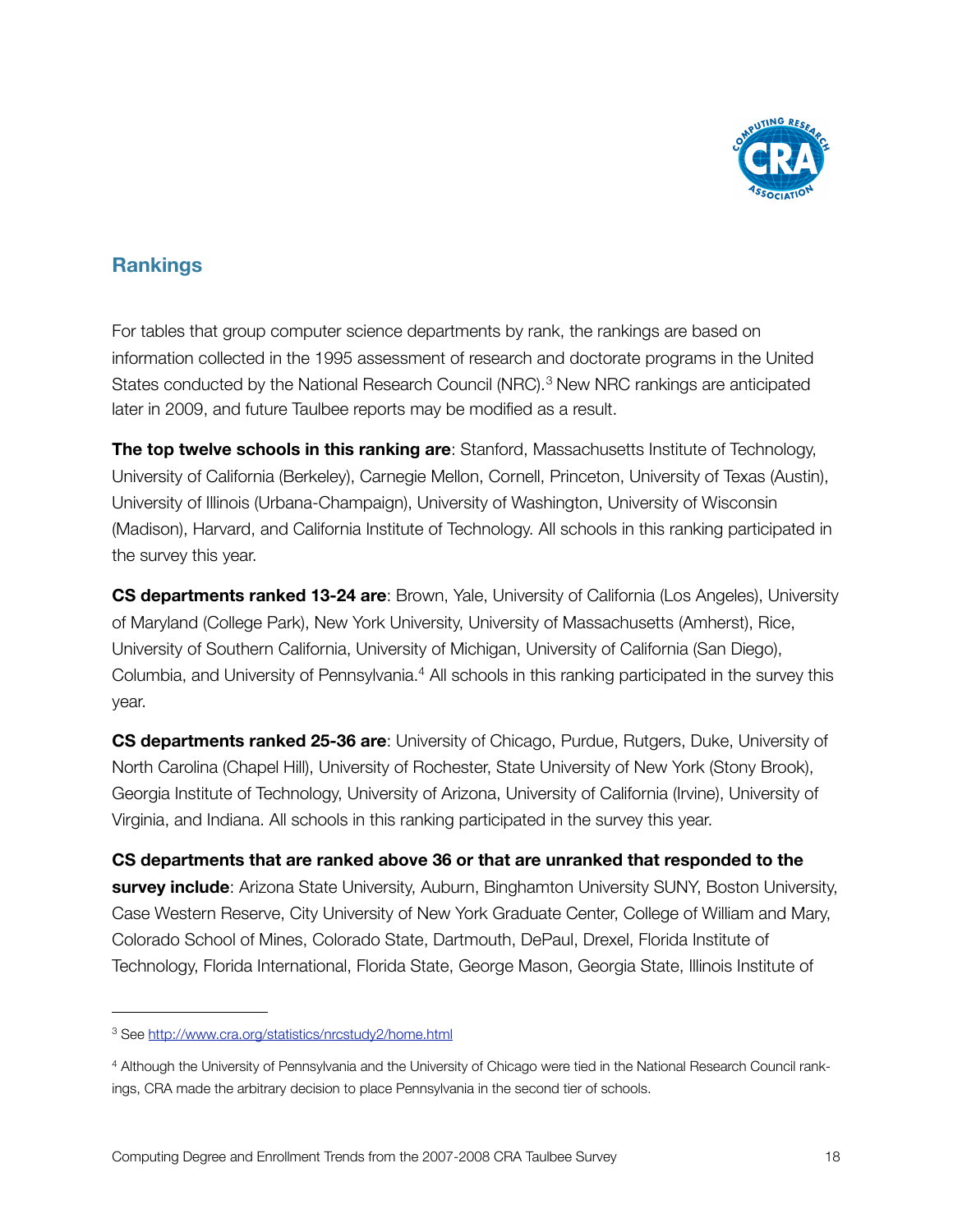

Technology, Iowa State, Johns Hopkins, Kansas State, Kent State, Lehigh, Louisiana State, Michigan State, Michigan Technological, Mississippi State, Montana State, Naval Postgraduate School, New Jersey Institute of Technology, New Mexico State, New Mexico Technology, North Carolina State, North Dakota State, Northeastern, Northwestern, Oakland, Ohio State, Oklahoma State, Old Dominion, Oregon State, Pace, Pennsylvania State, Polytechnic, Portland State, Rensselaer Polytechnic, Rochester Institute of Technology, Stevens Institute of Technology, Syracuse, Texas A&M, Texas Tech, Toyota Technological Institute (Chicago), Tufts, Vanderbilt, Virginia Tech, Washington State, Washington (St. Louis), Wayne State, Worcester Polytechnic, and Wright State.

University of: Alabama (Birmingham, Huntsville, and Tuscaloosa), Albany SUNY, Arkansas (Fayetteville and Little Rock), Buffalo, California (at Davis, Riverside, Santa Barbara, and Santa Cruz), Central Florida, Cincinnati, Colorado (Boulder), Connecticut, Delaware, Florida, Georgia, Houston, Idaho, Illinois (Chicago), Iowa, Kansas, Kentucky, Louisiana (Lafayette), Louisville, Maine, Maryland (Baltimore Co.), Massachusetts (at Boston and Lowell), Minnesota, Mississippi, Missouri (at Columbia and Kansas City), Nebraska (Lincoln and Omaha), Nevada (Las Vegas and Reno), New Hampshire, New Mexico, North Carolina (Charlotte), North Texas, Notre Dame, Oklahoma, Oregon, Pittsburgh, South Carolina, South Florida, Tennessee (Knoxville), Texas (at Dallas, El Paso, and San Antonio), Tulsa, Utah, and Wyoming.

**Computer Engineering departments participating in the survey this year include**: Boston University, Clemson, Florida Institute of Technology, Iowa State, Northeastern, Princeton, Purdue, Rensselaer Polytechnic, Santa Clara, Virginia Tech, and the Universities of California (Santa Cruz), Houston, New Mexico, Southern Californa.

**Canadian departments participating in the survey include**: Concordia, Dalhousie, McGill, Memorial, Queen's, Simon Fraser, and York. University of: Alberta, British Columbia, Calgary, Manitoba, Montreal, New Brunswick, Ottawa, Regina, Saskatchewan, Toronto, Victoria, Waterloo, and Western Ontario.

**Information departments participating in the survey include**: Drexel University, Syracuse, and Universities of California (Berkeley), Illinois, Maryland (Baltimore County), Michigan, Pittsburgh, and Washington. I-programs at Indiana University and University of California (Irvine) also submitted information combined with their CS programs.